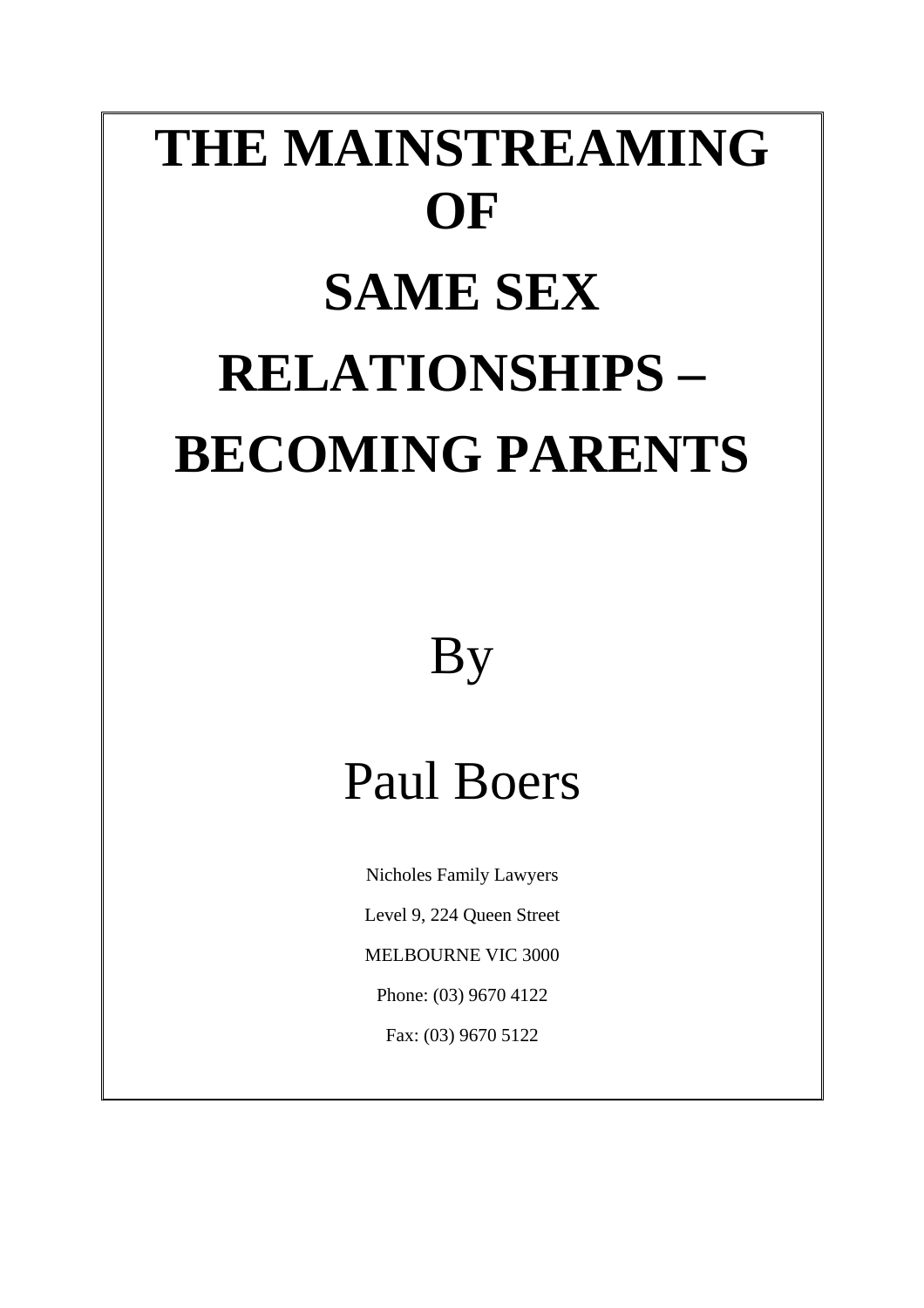### **INDEX**

| 1.               | Introduction                                                                                                                                                                                                                 | 3              |
|------------------|------------------------------------------------------------------------------------------------------------------------------------------------------------------------------------------------------------------------------|----------------|
| 2.               | <b>Parental Responsibility</b>                                                                                                                                                                                               | $\overline{4}$ |
| 3.               | Who is a Parent<br>Presumptions of Parentage.<br>$\bullet$                                                                                                                                                                   | 5              |
| $\overline{4}$ . | Lesbian Couples Having Children by Artificial Conception Procedures<br>Previous Mechanism of Consent Parenting Orders.<br>Section 60H(1) Family Law Act.<br>٠<br>De-Facto Relationships.<br>$\bullet$<br>Birth Certificates. | 10             |
|                  | <b>Status of Sperm Donor</b>                                                                                                                                                                                                 |                |
| 5.               | Co-Parenting Arrangements – Options for Male Couples<br><b>Consent Parenting Orders.</b>                                                                                                                                     | 16             |
| 6.               | Surrogacy                                                                                                                                                                                                                    | 19             |
|                  | Suggested Law Reform - The Parentage Act (ACT)                                                                                                                                                                               |                |
| 7.               | Same Sex Adoption                                                                                                                                                                                                            | 27             |
| 8.               | Same Sex Couples and Child Support                                                                                                                                                                                           | 29             |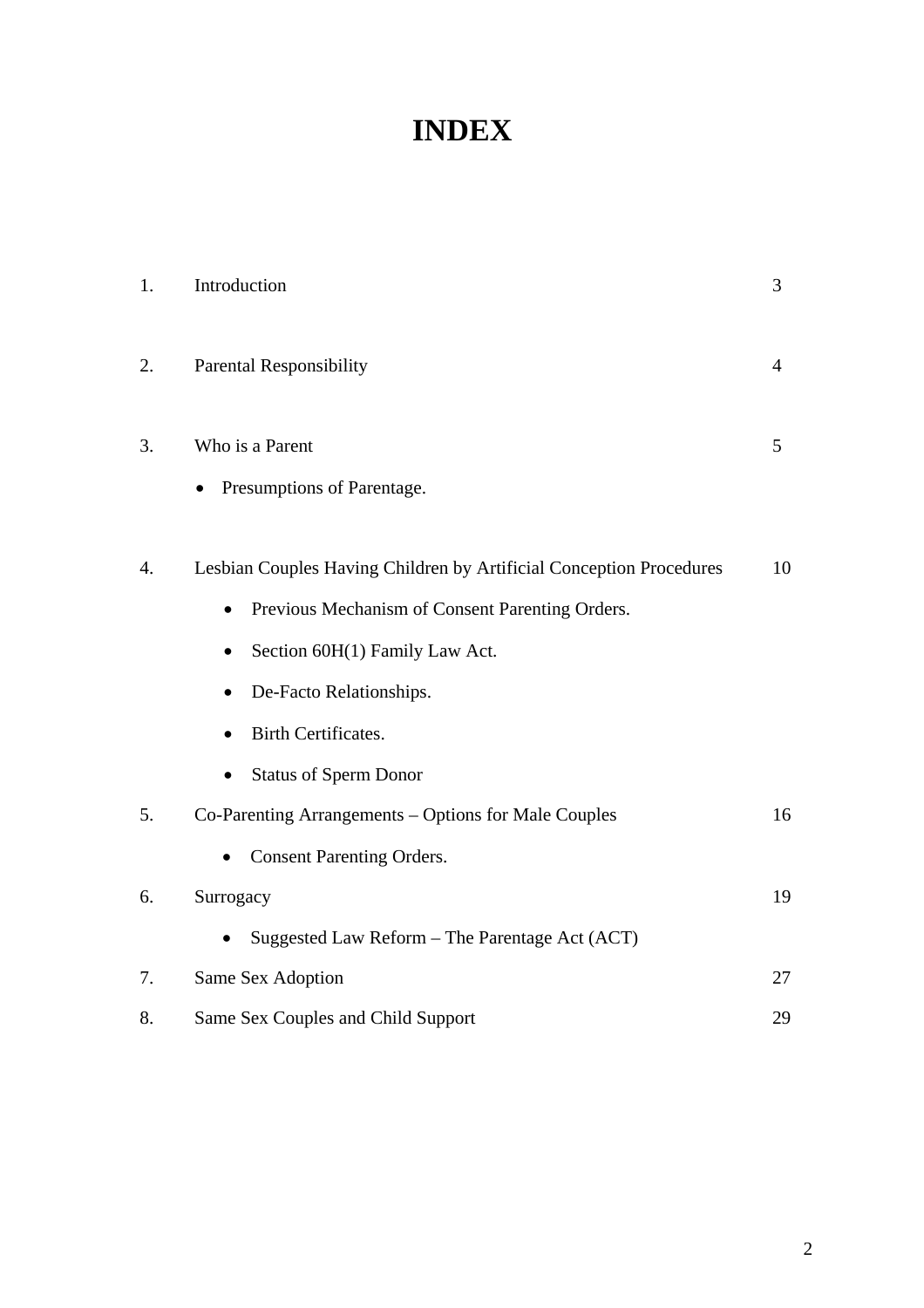#### **Introduction**

In recent years, through a combination of media exposure and lobbying for law reform by the gay and lesbian community, the concept of gay and lesbian couples having children and starting their own families has received greater public attention.

There is no definition of *family* in the *Family Law Act*. A conservative view may consider a family as consisting of a mother, a father and children. The reality within society, and it is submitted recognised by our Family Law Jurisdictions, is that the f*amily* comes in many different forms. For instance, a number of years ago the Family Court of Australia has recognised a form of traditional adoption within Torres Strait Islander communities whereby a newly born child of a couple will be taken into the care of an aunt or uncle who would raise the child.

Within the gay and lesbian community same sex couples starting their own families is nothing new. The options available to gay and lesbian couples wishing to start a family are influenced by obvious biological factors. In general, the options that are available, or may become available, are as follows:

- 1. For lesbian couples, undergoing an artificial conception procedure such as donor insemination or invitro-fertilisation. This can be done either at an IVF clinic with a known or anonymous sperm donor, or by way of a home insemination procedure.
- 2. A co-parenting arrangement. This may involve either a single male or a lesbian couple, or single woman and a gay male couple, or two same sex couples all undertaking a parenting role. Conception of the child is usually by way of an artificial conception procedure.
- 3. Surrogacy.
- 4. Adoption.

It should be noted that conception via conventional means, sexual intercourse, is not being listed as an option for obvious reasons.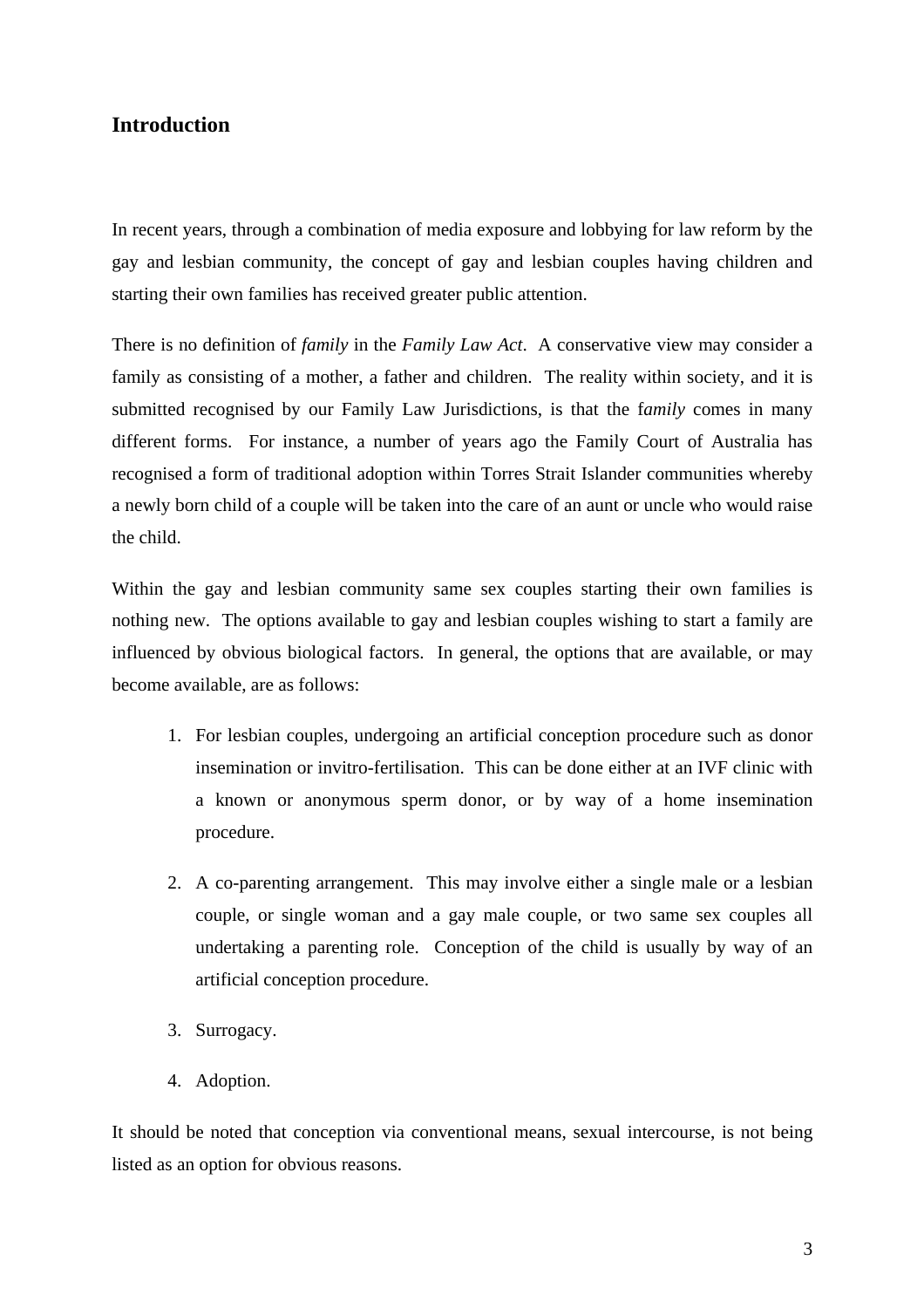A number of legal issues arise from same sex couples having children. There is nothing illegal about same sex couples having children, despite the views of some conservative people. The legal issues that do arise concern who as a parent, and who can exercise parental responsibility. The child support issue also arises.

The balance of this paper will examine the issues surrounding the formation of families, rather than the core business of family lawyers dealing with post separation issues.

#### **Parental Responsibility**

Part VII of the *Family Law Act* deals with children's issues. Section 61B of the Family Law Act provides a definition of P*arental Responsibility as follows*:

#### *Meaning of parental responsibility*

*In this Part, parental responsibility , in relation to a child, means all the duties, powers, responsibilities and authority which, by law, parents have in relation to children.* 

Section 61C of the Family Law Act deals with who has parental responsibility. This section provides as follows:

#### *Each parent has parental responsibility (subject to court orders)*

 *(1) Each of the parents of a child who is not 18 has parental responsibility for the child.* 

 *(2) Subsection (1) has effect despite any changes in the nature of the relationships of the child's parents. It is not affected, for example, by the parents becoming separated or by either or both of them marrying or re-marrying.* 

*(3) Subsection (1) has effect subject to any order of a court for the time being in force (whether or not made under this Act and whether made before or after the commencement of this section).* 

Essentially each of the parents of a child has parental responsibility. Significantly for same sex couples Section 61C(3) provides that each of the parents will have parental responsibility subject to any Court Order.

Section 61D is also significant to same sex couples. The Section provides as follows:

#### *Parenting orders and parental responsibility*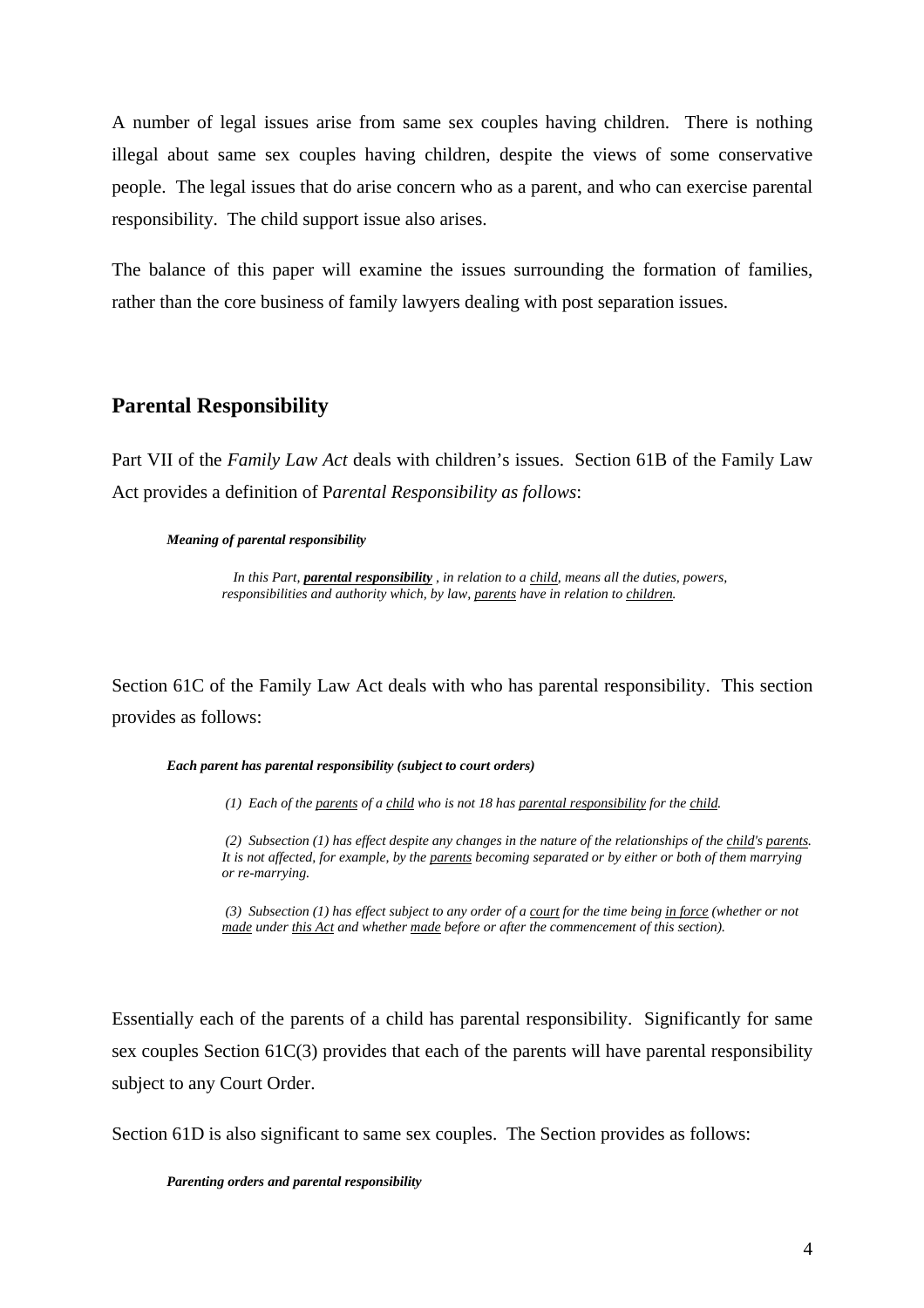*(1) A parenting order confers parental responsibility for a child on a person, but only to the extent to which the order confers on the person duties, powers, responsibilities or authority in relation to the child.* 

*(2) A parenting order in relation to a child does not take away or diminish any aspect of the parental responsibility of any person for the child except to the extent (if any):* 

 *(a) expressly provided for in the order; or* 

 *(b) necessary to give effect to the order.*

A Parenting Order can allocate parental responsibility for a child on a person. Section 61D does not limit the persons to whom a Parenting Order can apply when conferring parental responsibility, and it is not limited to two persons.

The issue for same sex couples having children in whatever arrangement and by whatever means, is who is a parent, and who has parental responsibility. This is a significant issue because in circumstances where a person who for all intents and purposes is functioning in the role of a parent of a child, if that person does not have parental responsibility then he/she does not have the authority at law to make decisions concerning long term arrangements for the child, such as enrolling the child in a school or giving consent for major medical procedures.

#### **Who is a Parent?**

There is no definition of the word *parent* in the *Family Law Act*. This was probably by design giving the emergence of IVF technology in the 1970's and the emergence of different family forms. What the *Family Law Act* does give us, and equivalent State and Territory based legislation, is presumptions of parentage.

During the early 1980's a standing committee of the Attorney Generals of the States and Territories and the Commonwealth looked at implementing uniform state based legislation dealing with presumptions of parentage, including arising out of artificial conception procedures. In NSW we have the *Status of Children Act*. With respect to children conceived by way of artificial conception procedures, Section 14 of the *Status of Children Act* provides as follows:

#### *Presumptions of parentage arising out of use of fertilisation procedures*

*(1) When a married woman has undergone a fertilisation procedure as a result of which she becomes pregnant:*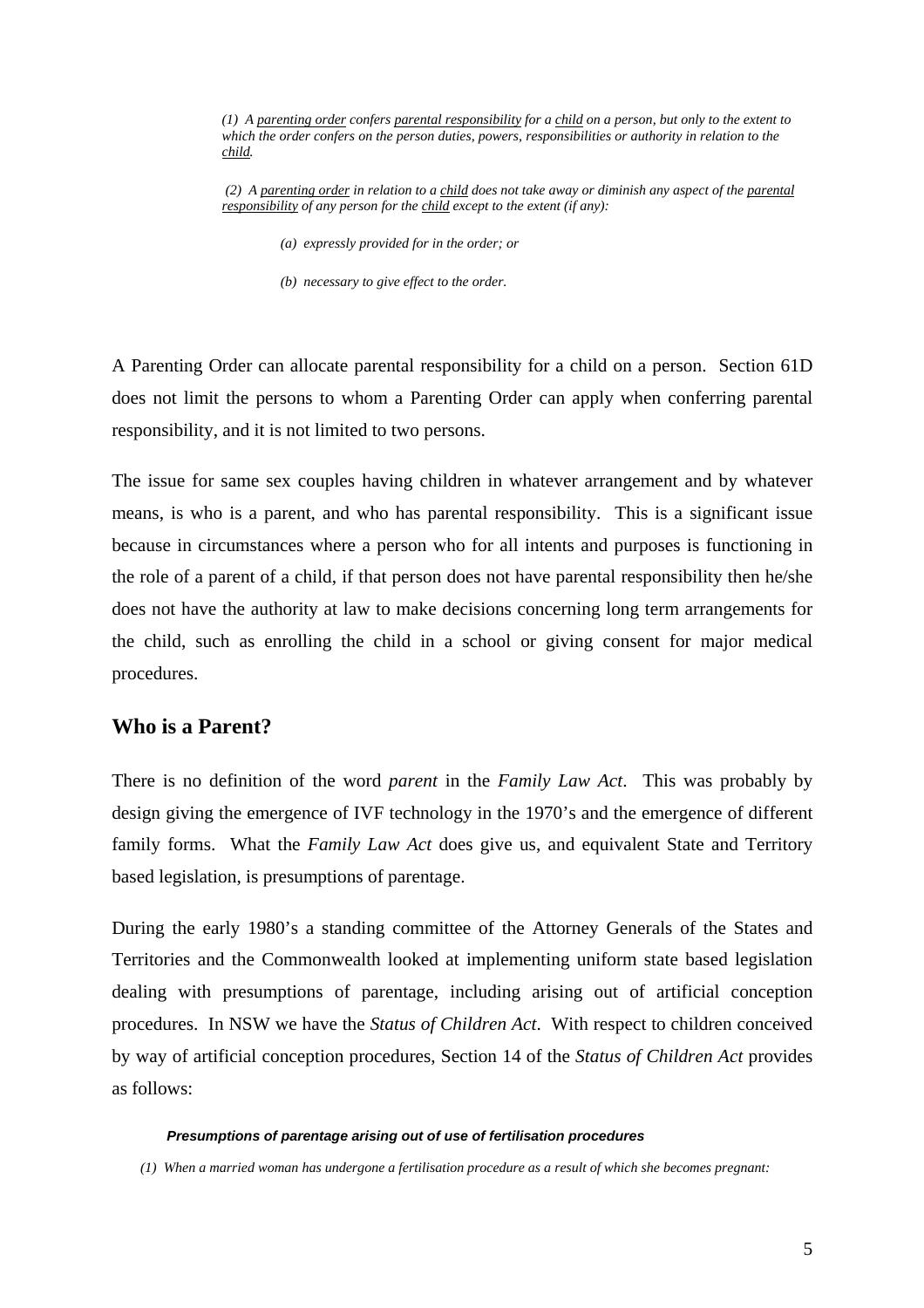*(a) her husband is presumed to be the father of any child born as a result of the pregnancy even if he did not provide any or all of the sperm used in the procedure, but only if he consented to the procedure, and* 

*(b) the woman is presumed to be the mother of any child born as a result of the pregnancy even if she did not provide the ovum used in the procedure.* 

*(1A) When a woman who is in a de facto relationship with another woman has undergone a fertilisation procedure as a result of which she becomes pregnant:* 

*(a) the other woman is presumed to be a parent of any child born as a result of the pregnancy, but only if the other woman consented to the procedure, and* 

*(b) the woman who has become pregnant is presumed to be the mother of any child born as a result of the pregnancy even if she did not provide the ovum used in the procedure.* 

*(2) If a woman (whether married or unmarried) becomes pregnant by means of a fertilisation procedure using any sperm obtained from a man who is not her husband, that man is presumed not to be the father of any child born as a result of the pregnancy.* 

*(3) If a woman (whether married or unmarried) becomes pregnant by means of a fertilisation procedure using an ovum obtained from another woman, that other woman is presumed not to be the mother of any child born as a result of the pregnancy. This subsection does not affect the presumption arising under subsection (1A) (a). (4) Any presumption arising under subsections (1)–(3) is irrebuttable.* 

*(5) In any proceedings in which the operation of subsection (1) is relevant, a husband's consent to the carrying out of the fertilisation procedure is presumed.* 

*(5A) In any proceedings in which the operation of subsection (1A) is relevant, the consent of a woman to the carrying out of a fertilisation procedure that results in the pregnancy of her de facto partner is presumed. (6) In this section:* 

*(a) a reference to a married woman includes a reference to a woman who is in a de facto relationship with a man, and* 

*(b) a reference (however expressed) to the husband or wife of a person:* 

*(i) is, in a case where the person is in a de facto relationship with a person of the opposite sex, a reference to that other person, and* 

*(ii) does not, in that case, include a reference to the spouse (if any) to whom the person is actually married.* 

*(7) In this section:* 

*de facto partner, in relation to a person, means the other party to a de facto relationship with the person.* 

*de facto relationship has the same meaning as in the Property (Relationships) Act 1984.* 

Section 14(1A) of the *Status of Children Act* was inserted and commenced in September 2008. This presumption of parentage provides that where a woman has a child conceived by way of artificial conception procedure and she is in a de-facto relationship with another woman at the time of conception, then her partner ("the co-mother") is presumed a parent of the child. Previous to the enactment of this sub-section, the co-mother was in a legal vacuum and had no presumption of parentage applying to her.

Otherwise of significance to gay and lesbian parents is Section 11 of the *Status of Children Act* providing a presumption of parentage arising from birth registration. The Section provides as follows:

#### *Presumptions of parentage arising from registration of birth*

*(1) A person is presumed to be a child's parent if the person's name is entered as the child's parent in the Births, Deaths and Marriages Register or a register of births or parentage information kept under a law of the Commonwealth, another State or a Territory or a prescribed overseas jurisdiction.* 

*(2) Nothing in this section affects the operation of Chapter 5 (Recognition of adoptions) of the Adoption Act 2000*.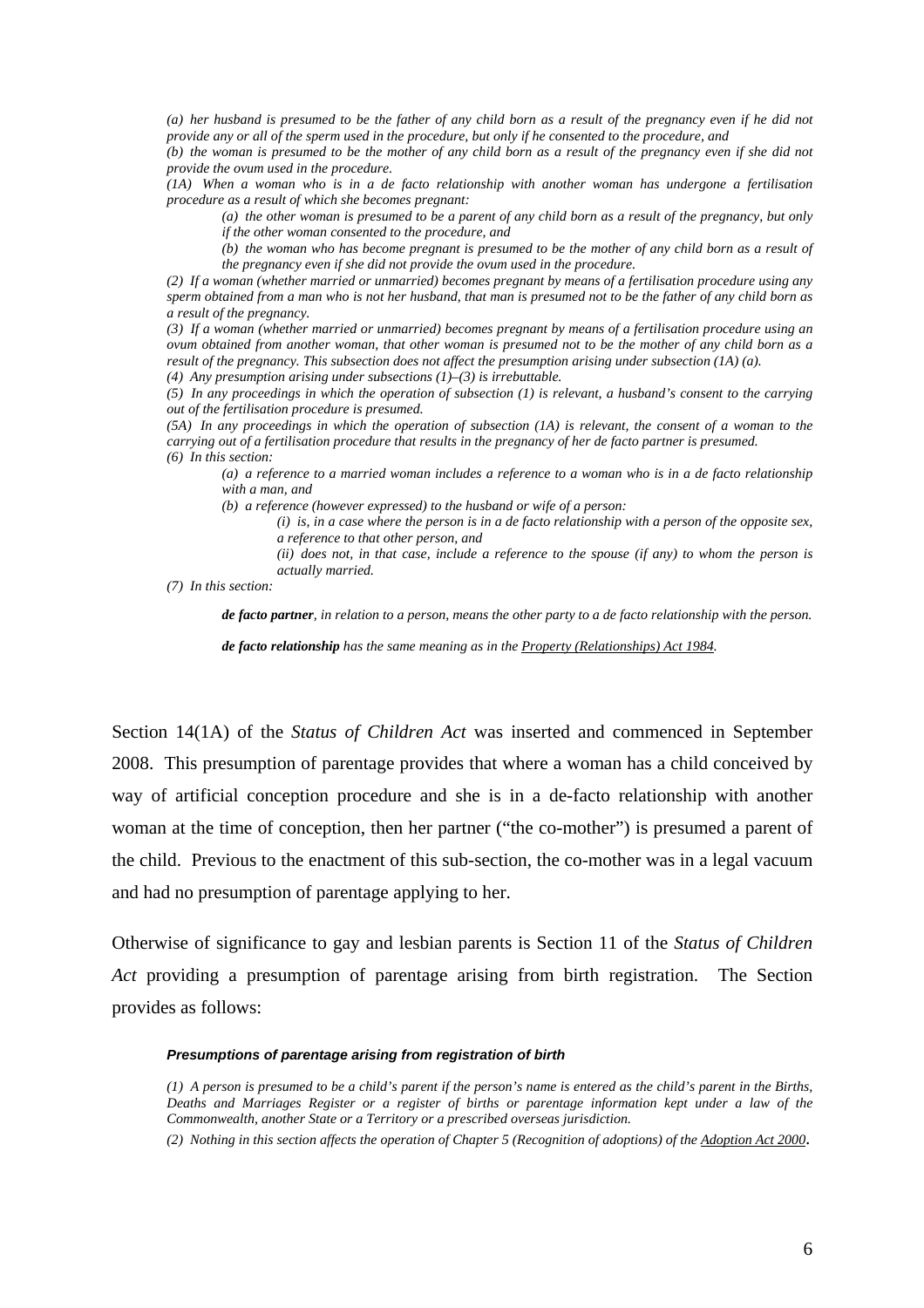The presumption of parentage under Section 14 of the *Status of Children Act* is irrebuttable, whereas the presumption of parentage under Section 11 is rebuttable. Relevantly, Section 17 of the *Status of Children Act* provides as follows: -

#### *17 Conflicts involving irrebuttable parentage presumptions*

*(1) If two or more irrebuttable presumptions arising under this Division conflict with each other, the presumption that appears to the court to be more or most likely to be correct prevails. (2) If an irrebuttable presumption arising under this Division conflicts with a rebuttable presumption arising under this Division that is not rebutted in any proceedings, the irrebuttable presumption prevails over the rebuttable presumption.* 

As the *Family Law Act* prescribes who has parental responsibility, its presumptions of parentage are applicable when determining who is a parent.

Presumptions of parenting arising out of birth registration details is provided for in Section 69R of the *Family Law Act* as follows:

#### *Presumption of parentage arising from registration of birth*

*If a person's name is entered as a parent of a child in a register of births or parentage information kept under a law of the Commonwealth or of a State, Territory or prescribed overseas jurisdiction, the person is presumed to be a parent of the child.*

Therefore a person named on a birth certificate under a law of the Commonwealth, State or Territory or Prescribed Overseas Jurisdiction will be presumed a parent of the child.

Presumptions of parenting arising out of artificial conception procedures is dealt with by Section 60H of the *Family Law Act* which provides as follows:

#### *Children born as a result of artificial conception procedures*

 *(1) If:* 

 *(a) a child is born to a woman as a result of the carrying out of an artificial conception procedure while the woman was married to, or a de facto partner of, another person (the other intended parent ); and* 

 *(b) either:* 

 *(i) the woman and the other intended parent consented to the carrying out of the procedure, and any other person who provided genetic material used in the procedure consented to the use of the material in an artificial conception procedure;* 

*(ii) under a prescribed law of the Commonwealth or of a State or Territory, the child is a child of the woman and of the other intended parent;*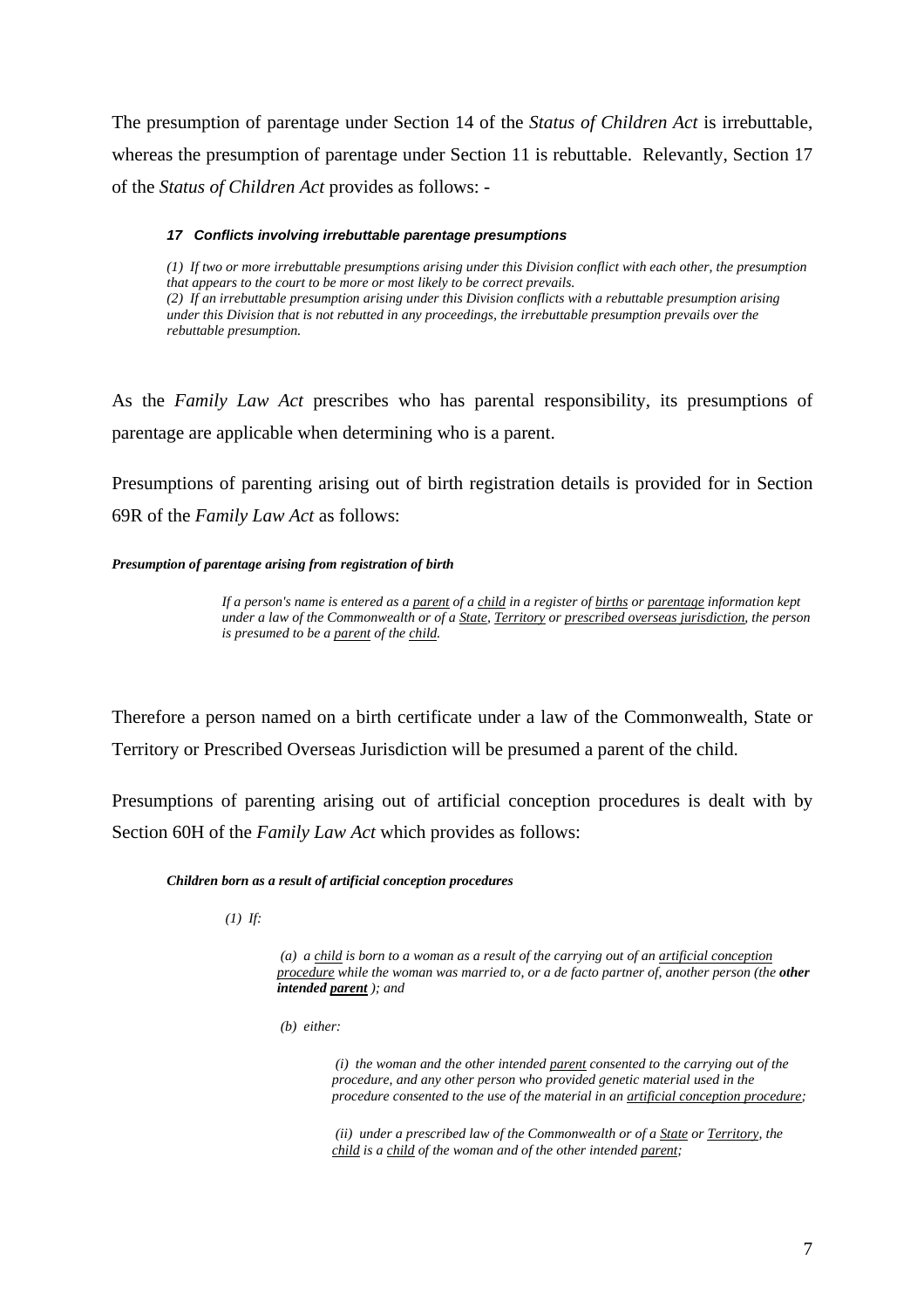*then, whether or not the child is biologically a child of the woman and of the other intended parent, for the purposes of this Act:* 

*(c) the child is the child of the woman and of the other intended parent; and* 

*(d) if a person other than the woman and the other intended parent provided genetic material- -the child is not the child of that person.* 

 *(2) If:* 

 *(a) a child is born to a woman as a result of the carrying out of an artificial conception procedure; and* 

*(b) under a prescribed law of the Commonwealth or of a State or Territory, the child is a child of the woman;* 

*then, whether or not the child is biologically a child of the woman, the child is her child for the purposes of this Act.* 

 *(3) If:* 

 *(a) a child is born to a woman as a result of the carrying out of an artificial conception procedure; and* 

*(b) under a prescribed law of the Commonwealth or of a State or Territory, the child is a child of a man;* 

*then, whether or not the child is biologically a child of the man, the child is his child for the purposes of this Act.* 

*(5) For the purposes of subsection (1), a person is to be presumed to have consented to an artificial conception procedure being carried out unless it is proved, on the balance of probabilities, that the person did not consent.* 

 *(6) In this section:* 

*"this Act" includes:* 

 *(a) the standard Rules of Court; and* 

 *(b) the related Federal Magistrates Rules.* 

S.60H(1) of the *Family Law Act* is relevant to lesbian couples. It makes reference to *de facto partner.* The definition of *de facto partner* is contained in S.60EA of the *Family Law Act*: -

#### *Definition of de facto partner*

 *For the purposes of this Subdivision, a person is the de facto partner of another person if:* 

 *(a) a relationship between the person and the other person (whether of the same sex or a different sex) is registered under a law of a State or Territory prescribed for the purposes of section 22B of the Acts Interpretation Act 1901 as a kind of relationship prescribed for the purposes of that section; or* 

 *(b) the person is in a de facto relationship with the other person.*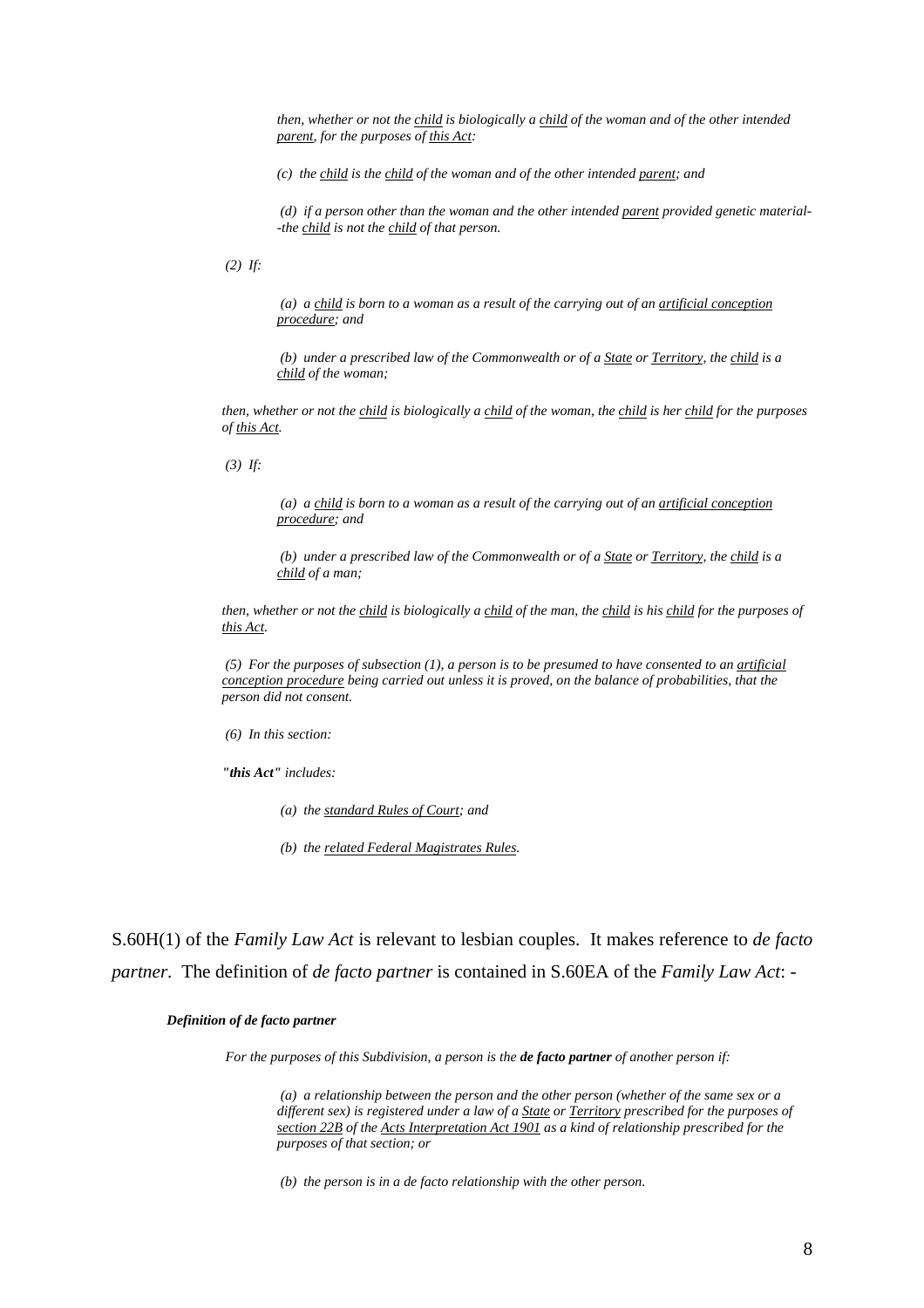Subparagraph (b) makes reference a *de facto partner* as being in a *de facto relationship* with the other person. Therefore, regard must be given to the definition of *de facto relationship* contained in S.4AA of the Family Law Act, and in particular subsection (5), which provides:

*(5) For the purposes of this Act:* 

*(a) a de facto relationship can exist between 2 persons of different sexes and between 2 persons of the same sex; and* 

*(b) a de facto relationship can exist even if one of the persons is legally married to someone else or in another de facto relationship.* 

Therefore, the presumption of parentage set out in S.60H(1) to the de facto partner of a woman who has a child conceived by an artificial conception procedure will apply to a lesbian partner of the birth mother.

The recent decision of Justice Watts of the Family Court of Australia in *Re Michael:*  Surrogacy Arrangements<sup>1</sup> provided that the second limb of Section 60H(1)(b) *Family Law Act* incorporates the presumptions of parentage under the *Status of Children Act (NSW),* since the *Status of Children Act (NSW)* is a prescribed law for the purposes of Section 60H *Family*  Law Act. Therefore, if a presumption of parentage arising out of an artificial conception procedure applies under Section 14 of the *Status of Children Act (NSW)*, and therefore under Section 60H *Family Law Act*, then by virtue of the provisions of Section 17 *Status of Children Act (NSW)* it will prevail over any presumption of parentage which may apply out of birth registration under Section 11 *Status of Children Act (NSW)* or Section 69R *Family Law Act.* 

Although Re Michael: Surrogacy Arrangements involved an opposite sex couple who entered into a surrogacy arrangement with the mother of the intended mother, and an Application to the Family Court for leave to adopt under Section 60G of the *Family Law Act*, the reasoning in this decision has application in cases involving gay or lesbian parents where the sperm donor is named on a birth certificate as a father. The sperm donor's presumption of parentage by being named on a birth certificate will be displaced by the presumption of parentage that applies to parties of a lesbian couple by virtue of the presumption of parentage that applies to them under Section 60H(1) of the *Family Law Act*.

<sup>&</sup>lt;sup>1</sup> [2009] FamCA 691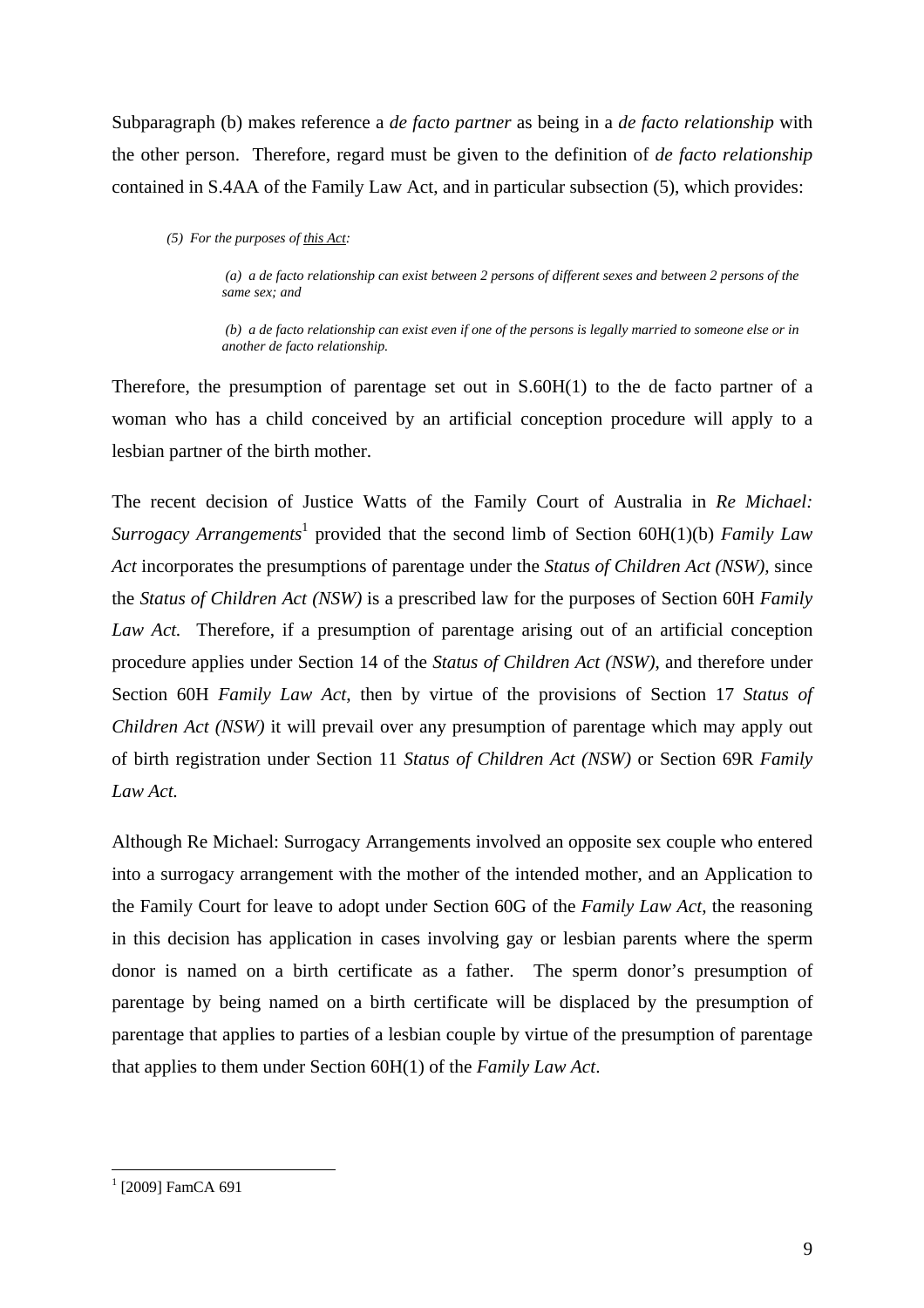### **Lesbian Couples Having Children by Way of Artificial Conception Procedures**

Prior to recent law reform of Section 60H(1) of the *Family Law Act*, which came into effect on 21 November 2008, the co-mother of a lesbian couple having a child by way of an artificial conception procedure was left in a legal vacuum. In order for her to acquire parental responsibility, the common mechanism utilised by a number of lawyers was to obtain parenting orders by consent conferring parental responsibility upon the co-mother. The problem with this procedure was that there was no consistency between the various Jurisdictions dealing with Family Law, let alone as between various Registry's of the Family Court.

Once upon a time obtaining Consent Orders for lesbian couples conferring parental responsibility upon the co-mother was a simple matter of filing a Form 11 Application with the Orders and having it dealt with by a Deputy Registrar in Chambers. A number of years ago a committee was established within the Melbourne Registry of the Family Court to look at implementing a uniform procedure for Parenting Orders by consent involving same sex couples. It seems that this issue was put on hold as other issues were given higher priority within the Family Court. Then some case law threw the procedure for consent orders for same sex parents into confusion.

Then in 2003 Justice Brown of the Family Court at Melbourne delivered a decision in the case of *Re: Mark: an application relating to parental responsibilities*<sup>2</sup>. This was a case involving a gay male couple who entered into a commercial surrogacy arrangement with a woman from California. Commercial surrogacy is legal in some places in the United States, including in California. In this surrogacy arrangement, an egg donation was provided by an anonymous female third person, and a sperm donation was provided by one of the gay male couple who are from Melbourne. The embryo was implanted in the surrogate mother, who happened to be married. Upon the birth of the child, he was surrendered to the care of the gay male couple, the parties entered into a legal mechanism via the Californian Courts to confer parental responsibility upon the gay male couple, and a birth certificate issued naming the parents as the sperm donor and the surrogate mother.

<sup>2</sup> [2003] FamCA 822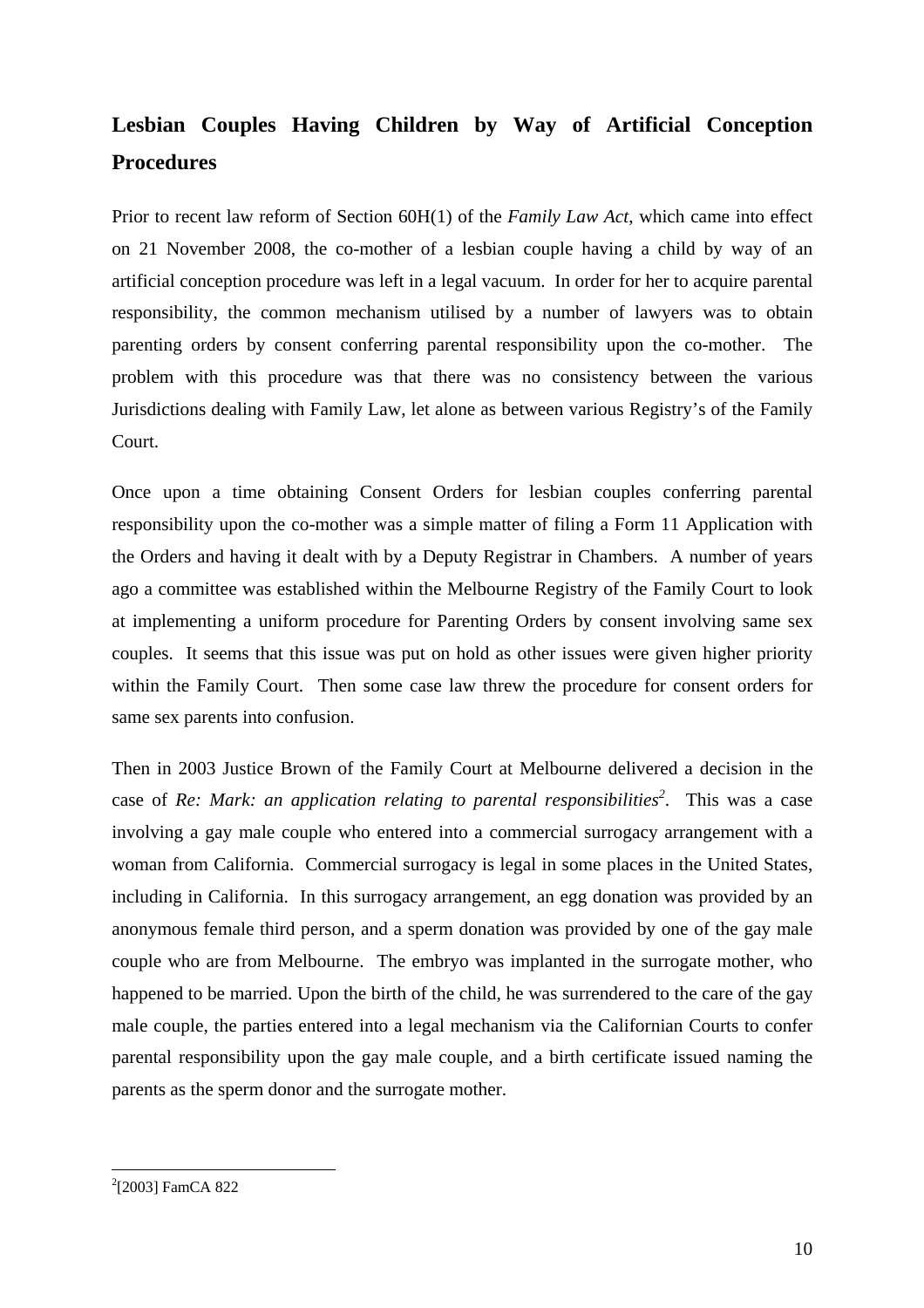The gay male couple filed an Application for Consent Orders in the Family Court at Melbourne. They were named as the Applicants, and the Respondents were the surrogate mother and her husband. Eventually Justice Brown made the Consent Orders, but by way of obiter she considered the issue of who is a parent in this situation. She reviewed previous case authorities including  $B\&J^3$  and  $Re$ : Patrick<sup>4</sup>.

Justice Brown concluded that by applying presumptions of parentage applicable in Australia, the surrogate mother and her husband would be presumed the parents of the child. However, the sperm donor was noted on the birth certificate as the father of the child. Justice Brown then examined whether he would be presumed a parent for the purposes of Section 69R of the *Family Law Act*. Section 69R can deem a person a parent if they are named as a parent on a birth certificate issued from a Prescribed Overseas Jurisdiction. At the time, there were no Prescribed Overseas Jurisdictions in the *Family Law Regulations* for the purpose of recognising birth certificates from overseas. Accordingly, she found that the sperm donor was not a parent for the purposes of Section 69R.

When examining other case authority Justice Brown found that in the absence of a definition of the word *parent* or any deeming provision as to the status of the sperm donor, she could apply the common law definition of parent, which is to be found in the Oxford dictionary. She found that a parent is a person who has begotten or born a child.

Turning to the facts of the case in *Re: Mark*, Justice Brown found that the sperm donor provided a sperm donation expressly for the purpose of conceiving a child which he would parent. She fell short of making any finding that the sperm donor in this case was a parent for a number of reasons. This included the fact that there was no party opposing the Application and there may very well be alternative views as to whether the sperm donor could be deemed a parent. But significantly she was mindful of the impact of finding a sperm donor to be a parent. All of a sudden men who had donated sperm to the IVF industry may find that they are deemed parents and therefore have parental responsibility and potential child maintenance liabilities.

In an unreported decision of Justice Le Poer Trench in *Bernasconi & Toma* the issue of the status of the sperm donor again arose. This case involved a lesbian couple who had 2

<sup>&</sup>lt;sup>3</sup> [1996] FamCA 124

<sup>4</sup> [2002] FamCA 193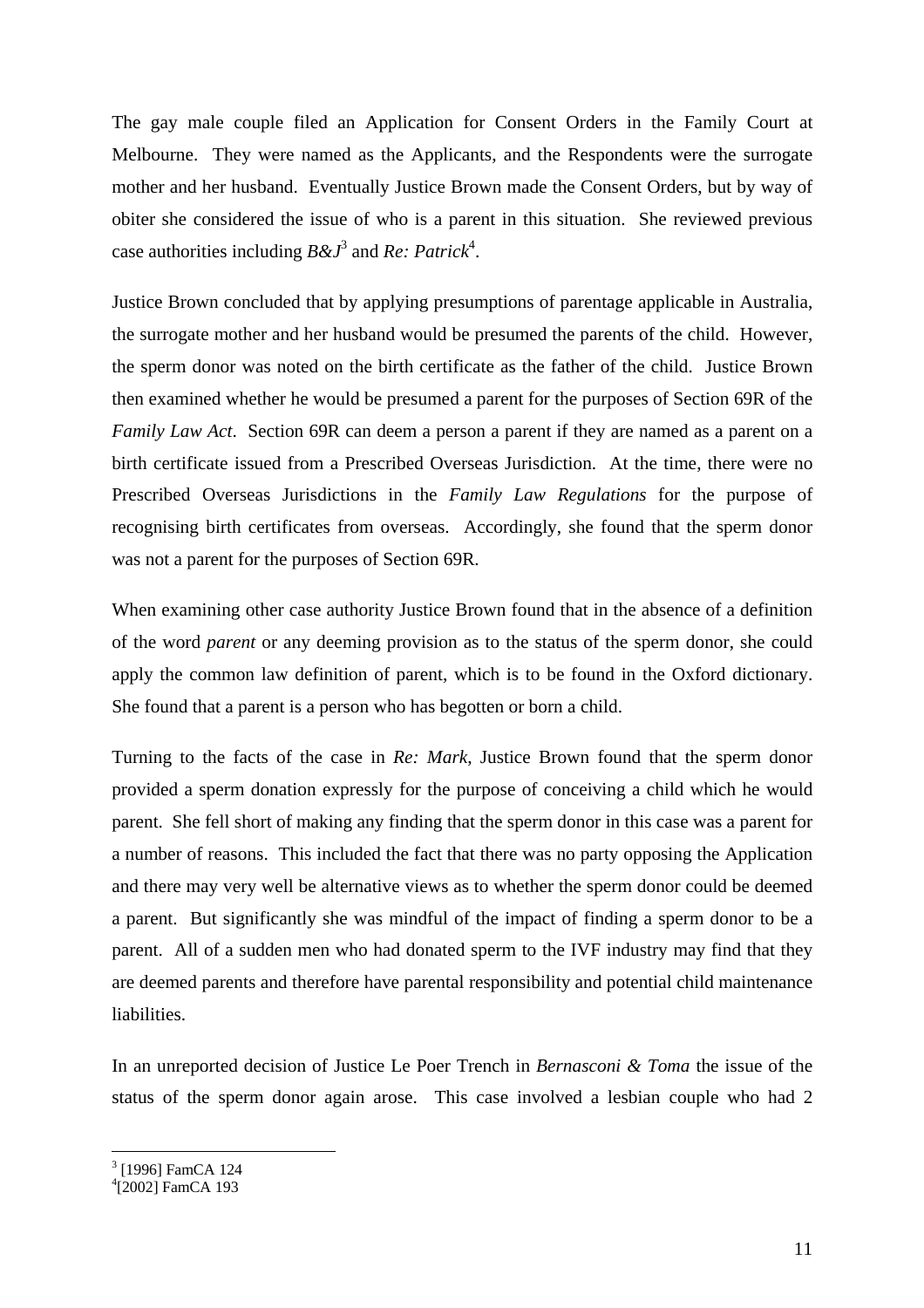children by way of a donor insemination procedure performed at home. The sperm donor was known to them. They filed an Application for Consent Orders in the Sydney Family Court. The birth mother was named as the Applicant, and the co-mother was named as the Respondent. The sperm donor was neither a party to the Application nor the Consent Orders. The Application for Consent Orders received a requisition from a Registrar of the Court requiring the parties to join the sperm donor as a party to the Application and the Orders. The reasoning was that given Justice Brown's decision in *Re:Mark*, the sperm donor could be considered a parent.

It was submitted in response to the Registrar's requisition that under the *Family Law Rules* <sup>5</sup> upon an Application for Parenting Orders the parties required to be joined include the parents of the child, and the parties to any previous Orders. It was submitted the sperm donor in this case is clearly not a parent under Section 14 of the *Status of Children Act NSW*, and his status under Section 60H of the *Family Law Act* is silent, and otherwise there is no authority to establish the sperm donor as a parent when he is not in a marriage or de facto relationship with the birth mother. Therefore there was no necessity to join the sperm donor as a party to the matter. The Applicants then refused to comply with the requisition, and a request was made of the Registrar to make a determination upon the Application.

The Registrar dismissed the Application for Consent Orders. Subsequently an Application for Review was filed. Eventually the Application for Review came before Justice Le Poer Trench. Upon a mention of the matter he was informed of the Registrar's decision upon the requisition of the Application for Consent Orders, and the issue for determination was whether the sperm donor needed to be joined as a party. In determining that issue, his Honour was informed that he had to determine whether the sperm donor is a parent for the purposes of the *Family Law Act*.

The Consent Orders were made and a decision was handed down. The issue of whether the sperm donor was a parent for the purpose of the *Family Law Act* was avoided. His Honour found that he had the power under Rule 1.12 of the *Family Law Rules* to dispense with any requirement under the Rules. Whilst not specifically saying that there was any requirement that the sperm donor be joined as a party to the matter, he dispensed with that requirement if such a requirement in fact existed. He otherwise found it appropriate to make the Orders.

 5 Rule 6.02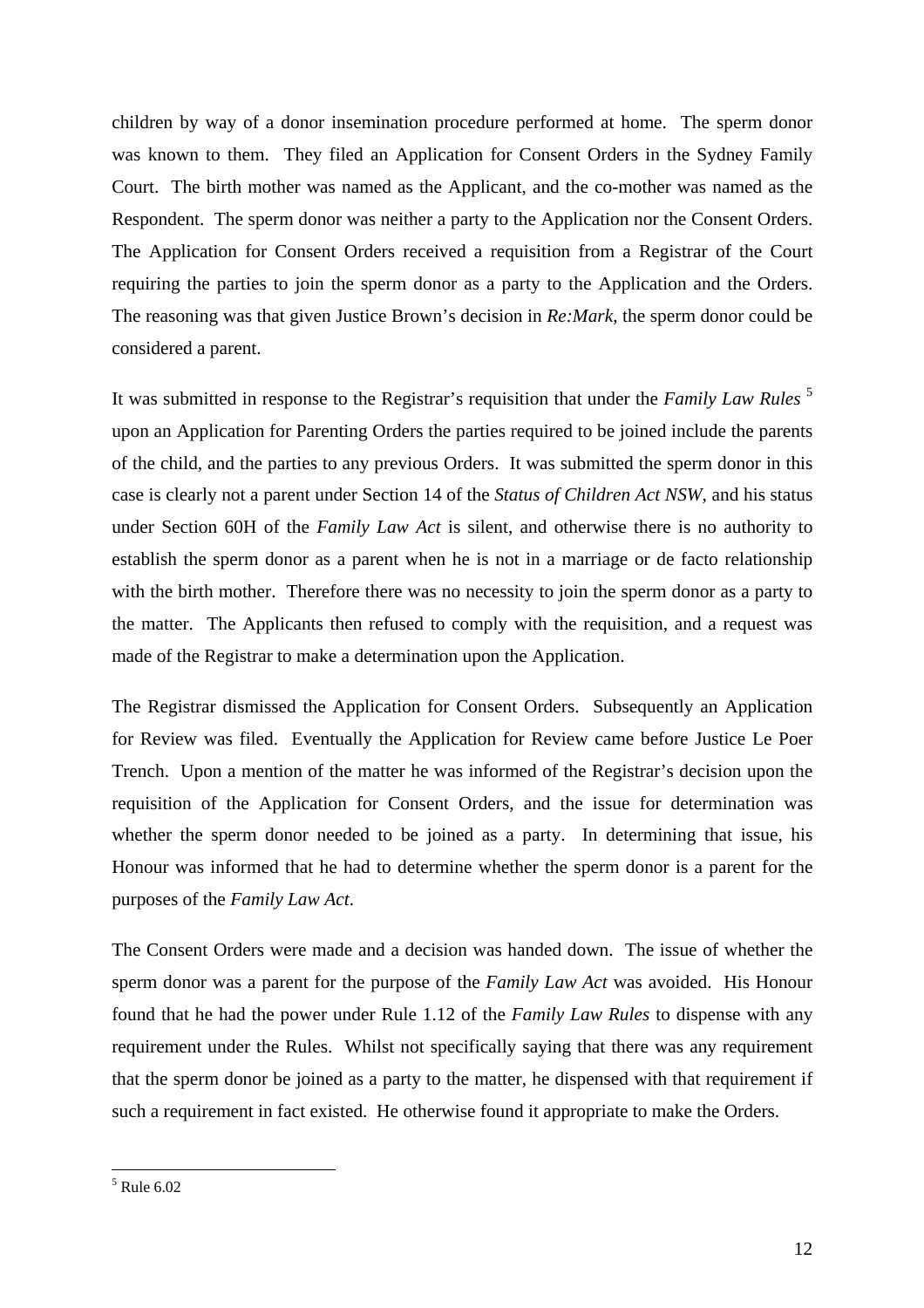After the decision in the matter of *Bernasconi & Toma*, submissions were made via the Inner City Legal Centre to the Principal Registrar of the Family Court recommending that a standard practice and procedure be implemented with respect to obtaining consent parenting Orders in same sex parenting cases. Shortly thereafter Principal Registrar revoked the delegation to Deputy Registrars to deal with same sex parenting orders. Then, in the Sydney Registry at least, all same sex parenting Consent Orders were to go before a Judicial Registrar upon the filing of an Initiating Application with Affidavit material in support. The consent parenting Order process then all of a sudden became more labour intensive, intrusive and expensive. In the Sydney Registry the Judicial Registrars required evidence of both mothers as to their respective parenting roles. There also appears to have been (in the author's submission erroneously) a requirement to join the sperm donor where he is known to the parties.

The decision of Justice Watts in *Re Michael: Surrogacy Arrangements,* and amendments to Section 60H(1)(d) *Family Law Act,* have now resolved the position of the status of the sperm donor where he is not in a marriage or de facto relationship with the birth mother of a child conceived by way of an artificial conception procedure. It is clear the sperm donor in that position is not a parent of the child.

The Consent Orders procedure where a lesbian couple have a child by way of an artificial conception procedure has now become redundant with the amendment to Section 60H(1) of the *Family Law Act*. Essentially Section 60H(1) of the *Family Law Act* creates a presumption of parentage on the part of a co-mother of a lesbian couple who has a child by way of an artificial conception procedure. The proviso is that the parties were in a de-facto relationship at the time of conception of the child, and that the procedure was with the consent of both parties.

The presumption of parentage contained in Section 60H(1) by itself is all very well. However, there is an issue of evidence of this presumption. Fortunately in late 2008 the *Registration of Births Deaths and Marriages Act and Regulations (NSW)* were amended in NSW so that birth certificates in NSW can now record as parents both parties of a lesbian couple who have had a child by way of an artificial conception procedure. The Registry of Births Deaths and Marriages has devised and implemented an application whereby birth registration details can be retrospectively changed to record both women as parents in such cases. Therefore upon the co-mother of a lesbian couple having a child by way of an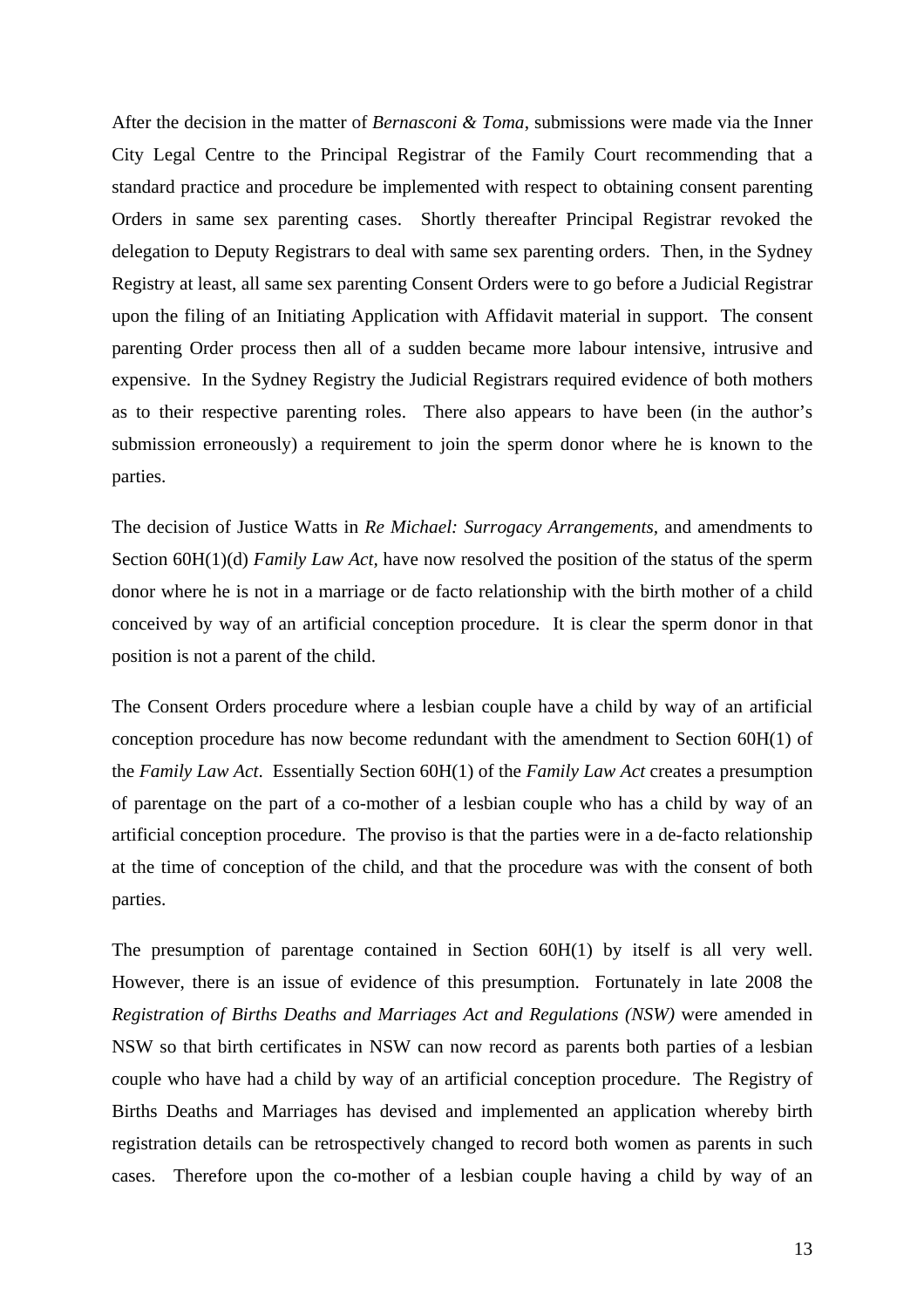artificial conception procedure being named on the birth certificate as a parent, she will have a presumption of parentage under both Section 60H(1) and Section 69R of the *Family Law Act*.

In those cases where lesbian parents have not availed themselves of the birth registration process to have the co-mother recorded as a parent, issues can arise if there is a breakdown of the relationship. An example arose in a recently reported decision of *Keaton and Aldridge [2009] FMCA fam 92.* This was a decision of Chief Federal Magistrate Pasco in a case involving a lesbian couple who had a child conceived by way of an IVF procedure. The parties separated some eight months after the birth of the child, and before changes to Section 60H of the *Family Law Act* and the *Registration of Births Deaths and Marriages Act and Regulations* amendments. In this case the co-mother was not named on the birth certificate as a parent of the child. The child was conceived with a sperm donation from an anonymous donor. After separation occurred the co-mother's time with the child was gradually reduced to the point where she was not spending any time with the child at all. The co-mother commenced proceedings in the Federal Magistrate Court seeking Orders to spend time with the child.

At the final hearing of the matter when determining whether to follow the legislative pathway as prescribed in *Goode and Goode<sup>6</sup>* , the Chief Federal Magistrate had to look at the operation of the presumption of parentage in Section 60H(1) of the *Family Law Act*. On the part of the birth mother, it was argued that the presumption of parentage in Section 60H(1) did not apply to the Applicant co-mother in this case, as it was asserted that the parties were not in a defacto relationship at the time of conception. The Applicant co-mother sought equal shared parental responsibility, and substantial and significant time with the child, on the basis she was a parent for the purposes of S.60H(1), as she was in a de facto relationship with the birth mother at the time of conception. In his Judgment, Chief Federal Magistrate Pascoe closely examined the evidence concerning the nature of the relationship between the parties before making a finding of whether there was a de facto relationship, and then whether to follow the legislative pathway prescribed in *Goode & Goode*.

Section 4AA of the *Family Law Act* now provides a definition of de-facto relationship as follows:-

<sup>6</sup> [2006] FamCA 1346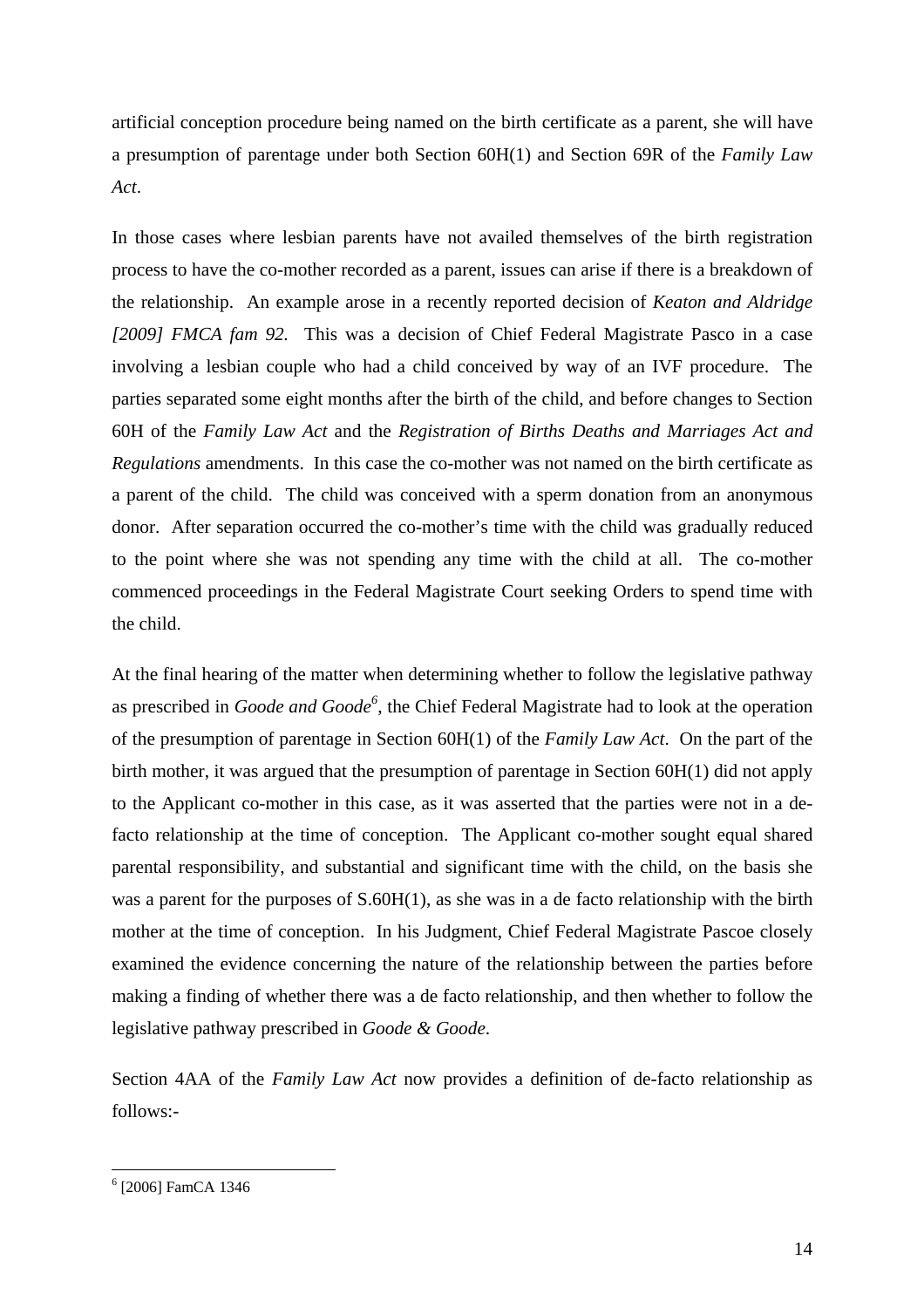#### *De facto relationships*

#### *Meaning of de facto relationship*

 *(1) A person is in a de facto relationship with another person if:* 

 *(a) the persons are not legally married to each other; and* 

 *(b) the persons are not related by family (see subsection (6)); and* 

 *(c) having regard to all the circumstances of their relationship, they have a relationship as a couple living together on a genuine domestic basis.* 

*Paragraph (c) has effect subject to subsection (5).* 

*Working out if persons have a relationship as a couple* 

 *(2) Those circumstances may include any or all of the following:* 

 *(a) the duration of the relationship;* 

 *(b) the nature and extent of their common residence;* 

 *(c) whether a sexual relationship exists;* 

 *(d) the degree of financial dependence or interdependence, and any arrangements for financial support, between them;* 

 *(e) the ownership, use and acquisition of their property;* 

 *(f) the degree of mutual commitment to a shared life;* 

 *(g) whether the relationship is or was registered under a prescribed law of a State or Territory as a prescribed kind of relationship;* 

 *(h) the care and support of children;* 

 *(i) the reputation and public aspects of the relationship.* 

 *(3) No particular finding in relation to any circumstance is to be regarded as necessary in deciding whether the persons have a de facto relationship.* 

*(4) A court determining whether a de facto relationship exists is entitled to have regard to such matters, and to attach such weight to any matter, as may seem appropriate to the court in the circumstances of the case.* 

 *(5) For the purposes of this Act:* 

 *(a) a de facto relationship can exist between 2 persons of different sexes and between 2 persons of the same sex; and* 

*(b) a de facto relationship can exist even if one of the persons is legally married to someone else or in another de facto relationship.* 

*When 2 persons are related by family* 

 *(6) For the purposes of subsection (1), 2 persons are related by family if:*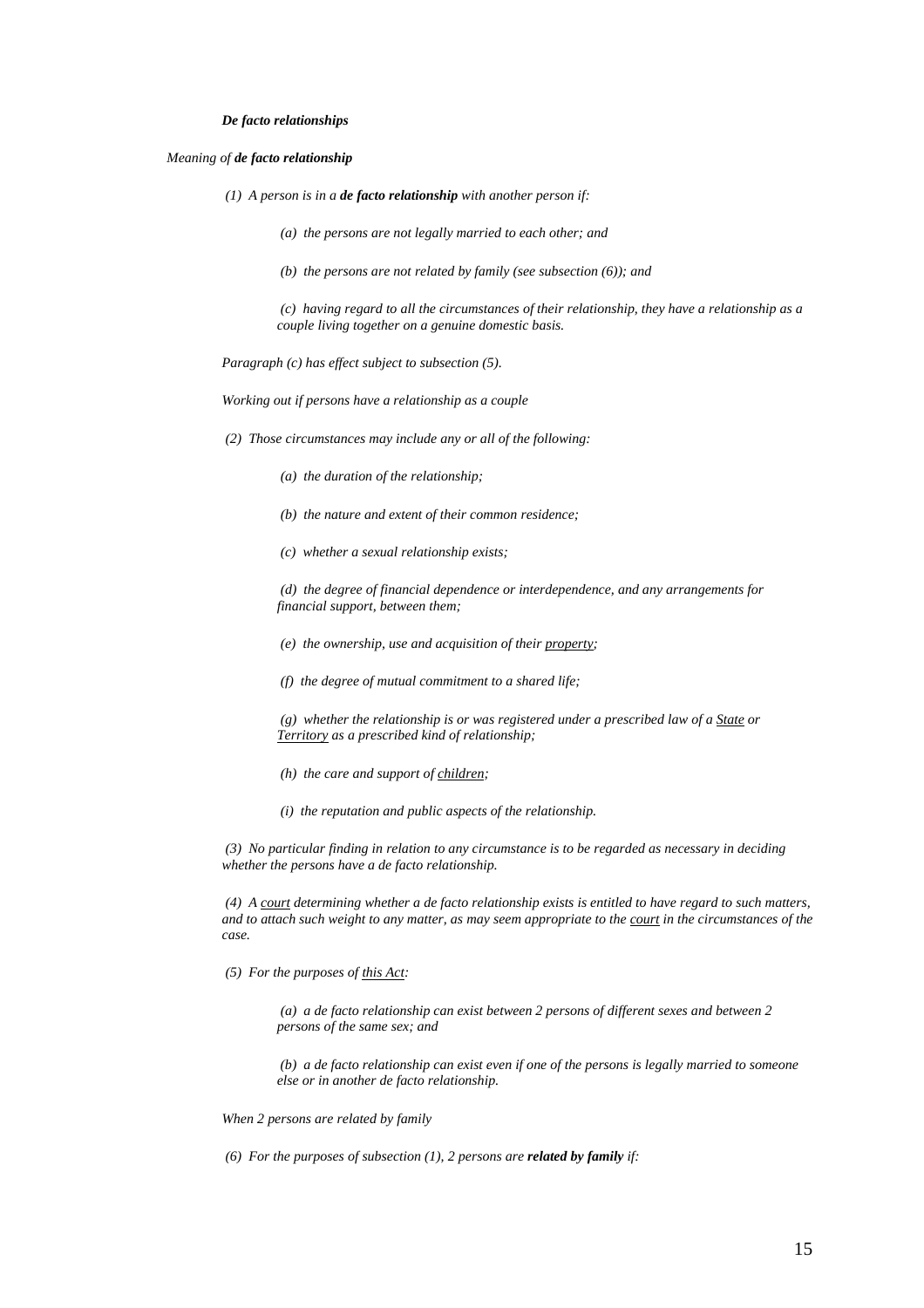*(a) one is the child (including an adopted child) of the other; or* 

 *(b) one is another descendant of the other (even if the relationship between them is traced through an adoptive parent); or* 

 *(c) they have a parent in common (who may be an adoptive parent of either or both of them).* 

*For this purpose, disregard whether an adoption is declared void or has ceased to have effect.* 

The definition of de-facto relationship under the *Family Law Act* is in similar terms to the definition under the *Property Relationships Act*. In *Keaton & Aldridge*, evidence relating to all of the factors in the definition of *de facto relationship* was examined.

In order to avoid any subsequent issues upon a breakdown of any lesbian relationship with children as to whether the co-mother is a parent or not, and to avoid the type of scrutiny that occurred in *Keaton & Aldridge*, it is recommended that the parties immediately register both women as parents on the birth certificate. Alternatively, for those lesbian couples who have children it is recommended they make contact with the Registry of Births Deaths and Marriages and enquire about amending the birth registration details to have the co-mother recorded as a parent of the child.

Upon both women of a lesbian couple being named as parents on a birth certificate, this will give both the presumption of parentage and confer parental responsibility on them. There will then be no need to apply for parenting Orders by consent.

#### **Co-Parenting Arrangements – Options for Male Couples**

Within the gay and lesbian community it is not uncommon to hear of co-parenting arrangements whereby more than two adults undertake a parenting role. Conception of the child is most usually by way of an artificial conception procedure. The parenting configurations may include a lesbian couple whereby one of the women is the birth mother, and a single male who provides the sperm donation. An alternative may be a gay male couple whereby one of the couple provides the sperm donation, and a single woman who is the birth mother. Another alternative may be a gay male couple and a lesbian couple all coparenting in a four way arrangement, whereby one of the lesbian couple is the birth mother, and one of the male couple provides the sperm donation.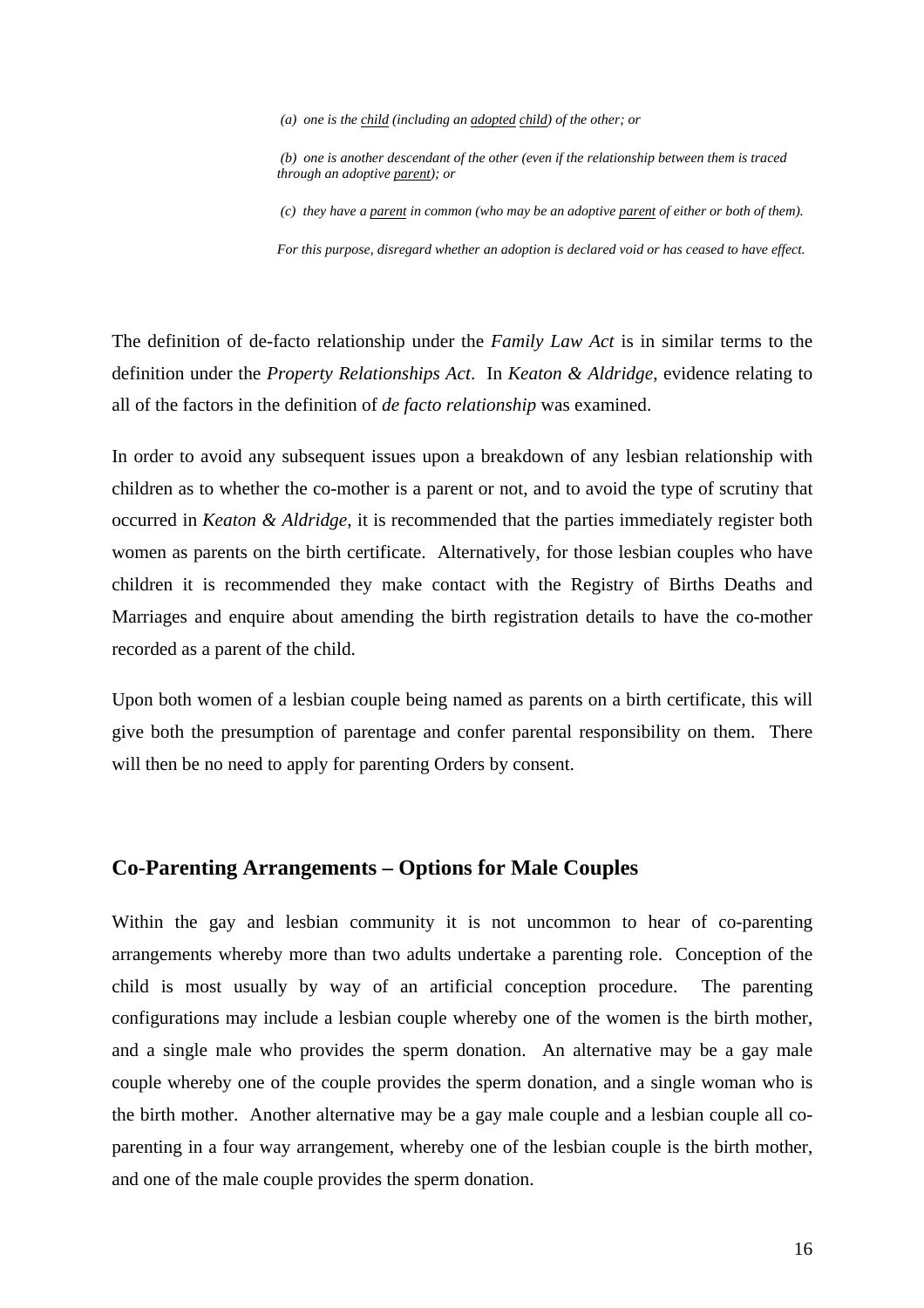Often within whatever co-parenting arrangement, the sperm donor agrees to being named on the birth certificate as the father of the child. Although this may be in breach of regulations concerning birth registration details, if in fact the donor is not in a marriage or de-facto relationship with the birth mother, it usually does not result in a prosecution of the sperm donor. However, it will give rise to a rebuttable presumption of parentage on the part of the sperm donor, pursuant to Section 69R of the *Family Law Act*. If the co-parenting arrangement involves a lesbian couple and a single male as sperm donor (or a gay male couple where one has donated sperm), and the sperm donor has been named as a parent on the birth certificate, then the presumption of parentage applying to birth mother and her de facto partner under Section 60H *Family Law Act* will prevail over the presumption of parentage applying to the sperm donor under Section 69R *Family Law Act* applying the reasoning in the decision of *Re Michael: Surrogacy Arrangements*. This leaves the sperm donor without a presumption of parentage applying to him, and no parental responsibility.

The solution in co-parenting cases to allocate parental responsibility where it is intended that more than two parties have a parenting role is to obtain parenting orders by consent allocating parental responsibility upon all parties.

The author of this paper has had personal experience advising a gay male couple and a single woman who have entered into a co-parenting arrangement. One of the male couple provided the sperm donation, and the woman was the birth mother. The sperm donor was named as the father on the birth certificate. The intention between all three parties was that they would all co-parent and all have parental responsibility in relation to the child. The solution was to apply for parenting Orders by consent conferring parental responsibility upon all parties. This was done in the Sydney Family Court by way of a Form 11 Application for Consent Orders, with a brief Affidavit from each of the parties. The Orders were made in chambers before a Deputy Registrar.

It should be noted that this procedure occurred prior to the Principal Registrar revoking the delegation to Deputy Registrars dealing with same sex parenting Orders by consent. Nowadays to achieve the same parenting Orders by consent one of the parties would need to file an Initiating Application, presumably the birth mother, with each of the male parties named as a Respondent. In such circumstances it is recommended that each party file an Affidavit in support addressing what the care arrangements are for the child, and what arrangements are contemplated. It should also address what parenting role is contemplated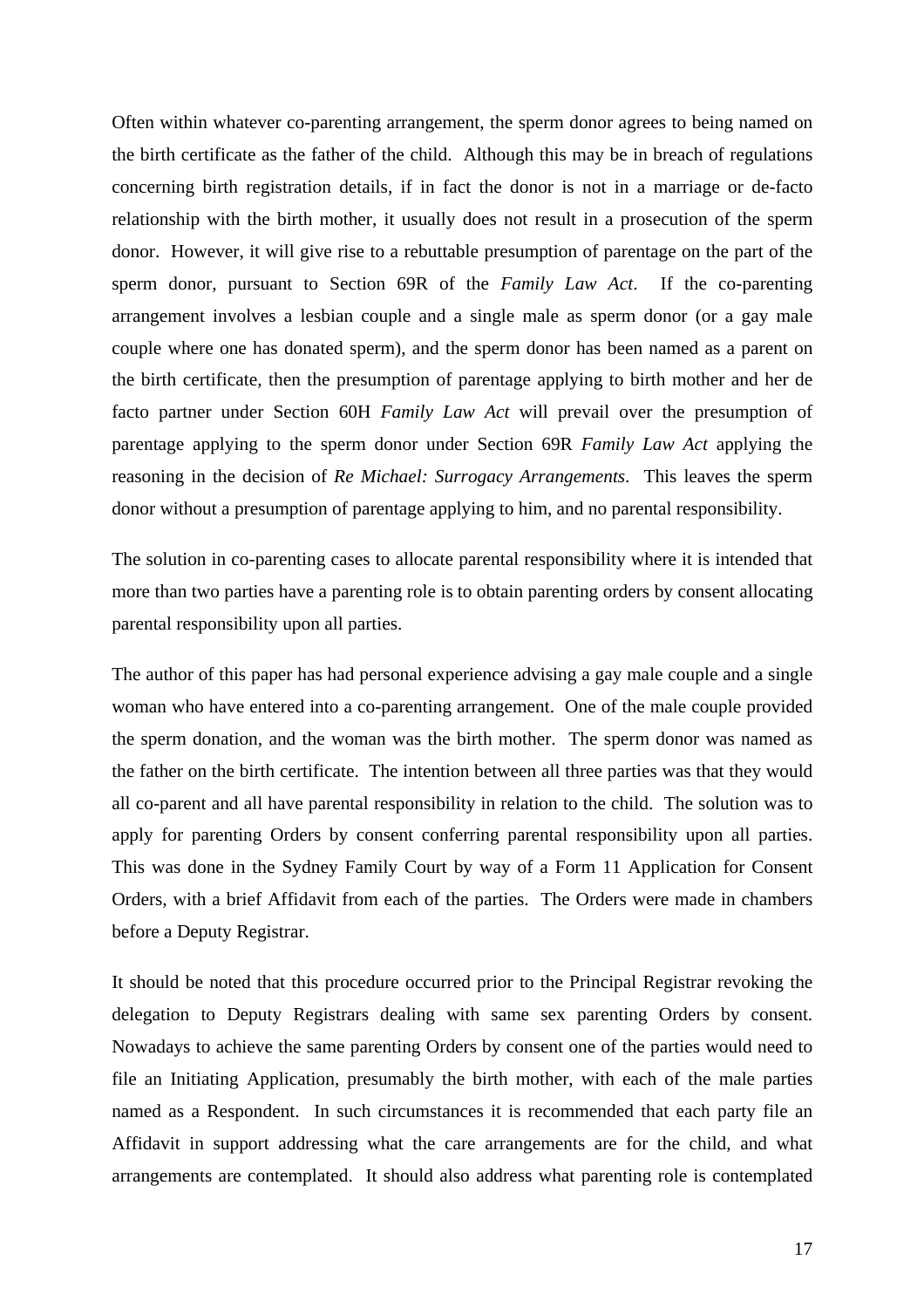for each party. In the Sydney Registry the matter would be transferred to a Judicial Registrar. The same Application could be filed in the Federal Magistrates Court.

It is recommended that where such an arrangement is contemplated and the parties wish to enter into consent parenting orders allocating parental responsibility upon all parties, and they seek access to a family law jurisdiction outside of Sydney, then some forum shopping should be undertaken taking into account which jurisdictions are available locally and whether a friendly service likely to be received.

The co-parenting arrangement involving a lesbian couple and a sperm donor, or alternatively a gay male couple and a lesbian couple, raises some other interesting issues. In either scenario, whether a three way or four way parenting arrangement, if it is contemplated that all parties exercise parental responsibility then the solution would again be parenting Orders by consent allocating parental responsibility to each party. Procedurally the same process would apply with an Initiating Application in either the Family Court or Federal Magistrates Court with an Affidavit in support by each party addressing the care arrangements for the child, proposed arrangements, and the contemplated parenting role of each party.

When advising parties about the co-parenting arrangements that they contemplate if conception has not yet occurred, it is always a good idea to refer the parties to counselling so that they all have a clear understanding of their roles and how they will make the coparenting arrangements work.

The co-parenting arrangements are a more common option for gay male couples wishing to have children and a parenting role. If it is contemplated that the sperm donor is going to be named on the birth certificate, then he ought to be advised of his potential child support liability. Although the parties may agree between themselves that the birth mother may not seek child support from the donor, if she is in receipt of Centrelink benefits she may not have any choice in the matter. This then may give rise to the type of fact situation in the case of B  $& \mathcal{S}$  J<sup>7</sup>. In that case, a 1996 decision of Justice Fogarty of the Family Court at Melbourne, a lesbian couple approached a male friend to provide a sperm donation for an artificial conception procedure. The male friend provided the sperm donation, conception occurred and later one of the lesbian couple gave birth to a child. As she was in receipt of Centrelink benefits, she was required to seek child support from the sperm donor. The sperm donor

<sup>&</sup>lt;sup>7</sup> [1996] FamCA 124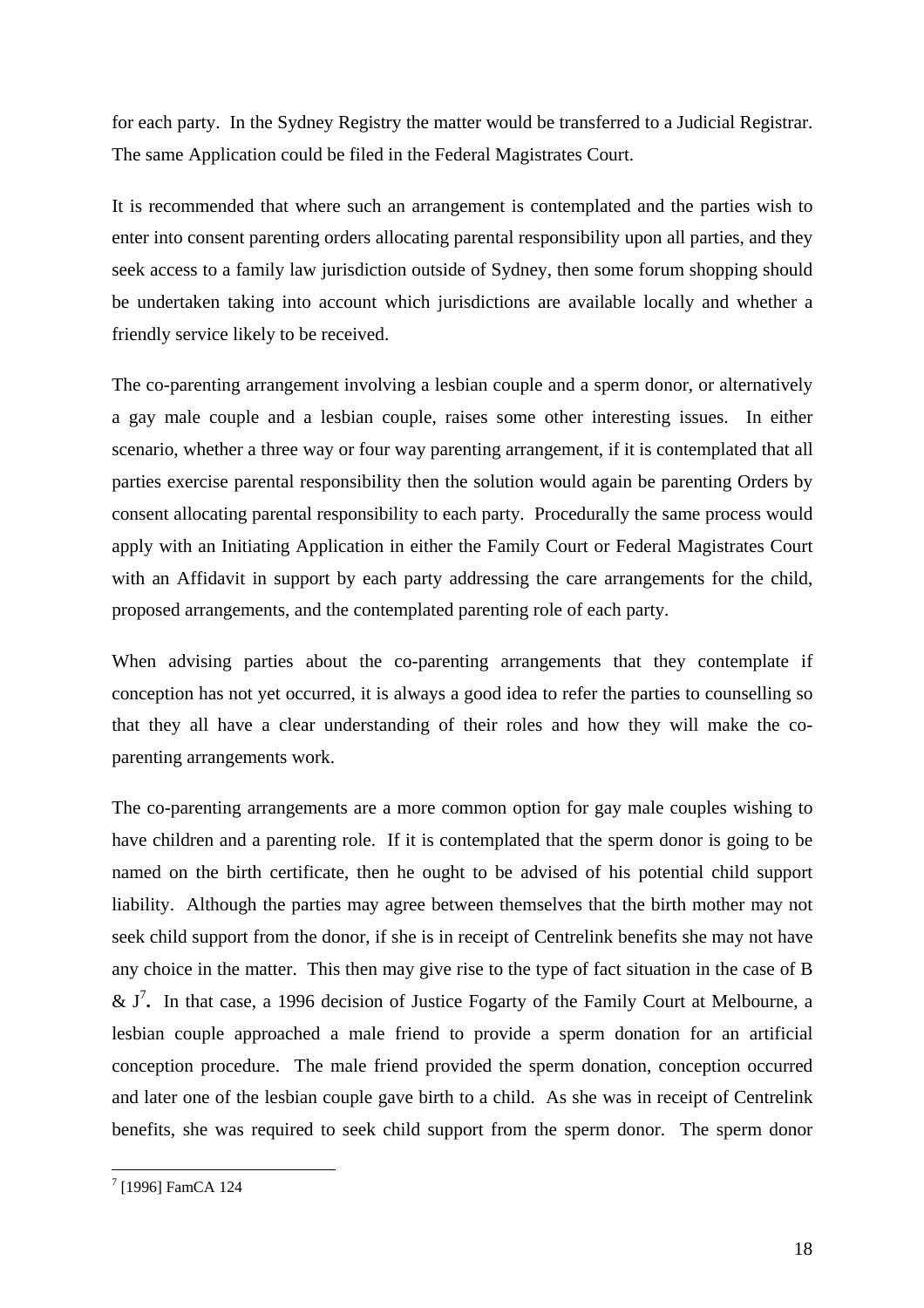sought an application for a declaration under the *Child Support (Assessment) Act* that the birth mother was not entitled to a child support assessment.

Although the sperm donor was named on the birth certificate as the father of the child, and a Section 69R presumption of parentage applied, it was rebuttable. Justice Forgarty found that the sperm donor was not in a marriage or de-facto relationship with the birth mother, and therefore the presumption of parentage under Section 60H did not apply. As the definition of parent under Section 5 of the *Child Support (Assessment) Act* includes a person who is deemed a parent for the purposes of Section 60H of the *Family Law Act*, he found that the donor in this case did not come within the definition of parent for the purposes of the *Child Support (Assessment) Act.* Accordingly he granted the child support declaration that was sought.

When advising sperm donors who contemplate being named on the birth certificate, they ought to be mindful of the potential child support liability, and if they are not prepared to accept that liability of what action they make take to deal with that situation.

#### **Surrogacy**

Surrogacy is an alternative option for gay male couples wishing to start a family where they do not wish to enter into a co-parenting arrangement with a single woman or a lesbian couple. It is a less common arrangement for various reasons which will emerge later in this paper.

Surrogacy is an arrangement where a couple ("the intending parents") approach a woman to conceive a child on their behalf, and then later surrender the child to their care after birth.

Currently a standing committee of the Attorney General's of the States and Territories and the Commonwealth is conducting an inquiry into the implementation of uniform laws across Australia to deal with surrogacy. Currently there are inconsistent laws at a State and Territory level dealing with surrogacy arrangements. Up until relatively recently, NSW had no laws dealing with surrogacy at all. In most other States or Territories around Australia, the laws dealing with surrogacy were somewhat limited and merely provided that commercial is illegal, and altruistic surrogacy is not illegal, although not enforceable.

Commercial surrogacy is an arrangement where the intending parents enter into a commercial agreement with a surrogate mother to provide her consideration for her services. Such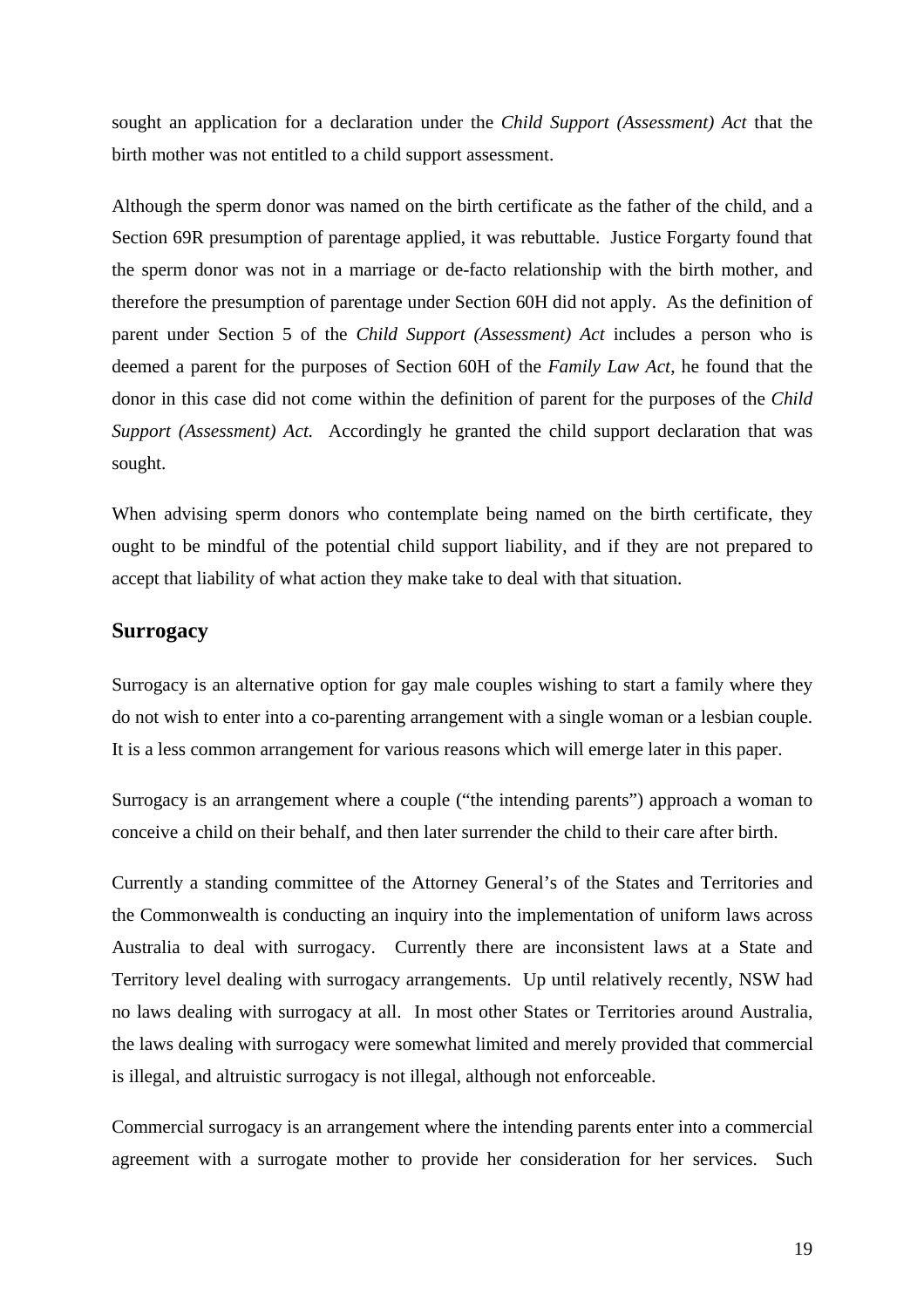arrangements are not only prohibited, but parties entering into them can be prosecuted. However, it is not illegal for parties to enter into altruistic surrogacy arrangements which is essentially the same thing except that no money exchanges hands between the parties.

Within the IVF industry, some IVF clinics provide treatment in surrogacy arrangements, whether it involves same sex or opposite sex couples. However, the provision of treatment is not regulated by any legislative instruments anywhere in Australia. In that regard the IVF industry seems to be self regulated.

From the authors own experience of clients undergoing surrogacy arrangements within Australia, the common arrangement is one of the intending parents provides the sperm donation, and an egg is harvested from a woman other than the surrogate mother. The subsequent embryo is then implanted into the surrogate mother.

In a surrogacy arrangement that occurs within Australia, who is the parent? Given the operation of Section 60H of the *Family Law Act*, the surrogate mother and her married or defacto partner (whether same sex or opposite sex) would be presumed the parents of the child, even though the child does not have any of their DNA. The intending parents do not have a presumption of parentage applying to them, even if the sperm donor is named on the birth certificate, as was the case in *Re Michael: Surrogacy Arrangements*. This has created an issue for intending parents with respect to the exercise of parental responsibility, and being legally recognised as the parents of the child. The exception to this involves States or Territories which have prescribed laws dealing with surrogacy. In that regard, S.60HA of the *Family Law Act* provides: -

#### *Children born under surrogacy arrangements*

 *(1) If a court has made an order under a prescribed law of a State or Territory to the effect that:* 

- *(a) a child is the child of one or more persons; or*
- *(b) each of one or more persons is a parent of a child;*

*then, for the purposes of this Act, the child is the child of each of those persons.* 

 *(2) In this section:* 

*"this Act" includes:* 

- *(a) the standard Rules of Court; and*
- *(b) the related Federal Magistrates Rules*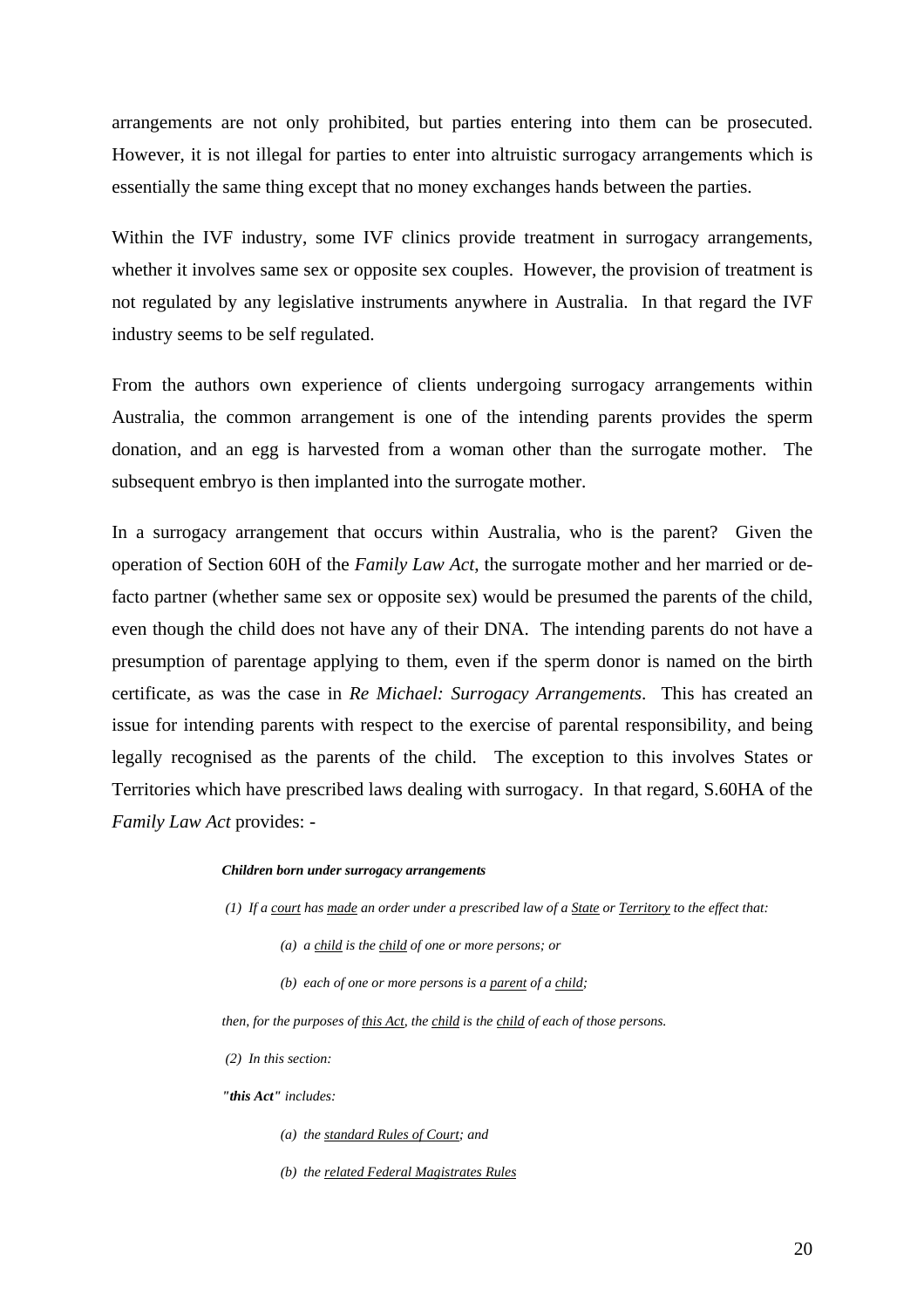The prescribed laws of a State or Territory referred to in S.60HA(1) is dealt with in Regulation 12CAA of the *Family Law Regulations,* which provides as follows: -

#### *Children born under surrogacy arrangements -- prescribed law*

*For subsection 60HB (1) of the Act, the following laws are prescribed:* 

- *(a) section 21 of the Surrogacy Act 2008 (WA);*
- *(b) section 26 of the Parentage Act 2004 (ACT).*

At present in NSW, and in every other State and Territory around Australia with the exception of the ACT and Western Australia, the solution lies in applying to the Family Court for parenting orders conferring parental responsibility upon the intending parents. This does not go as far as making them legal parents in a way that adoption would for instance. It would otherwise leave the surrogate mother and her partner exposed to potential child support liability whereupon the intending parents could ground an application as carers of the child under Section 25A of the *Child Support (Assessment) Act*.

The *Parentage Act 2004 (ACT),* in Division 2.5 of that Act, makes provision for P*arentage Orders*. The relevant sections, Sections 23-26, provide a follows:-

```
Parentage orders 
23 Definitions for div 2.5 
In this division: 
         birth parent, of a child, means— 
                   (a) the woman who gave birth to the child; or 
                   (b) the other person (if any) presumed under division 2.2 to be a 
                   parent of the child. 
         birth sibling, of a child, means a brother or sister of the child who is 
         born as a result of the same pregnancy as the child. 
         commercial substitute parent agreement—see section 40. 
         parentage order means an order under section 26. 
         procedure means the procedure of transferring into the uterus of a 
         woman an embryo derived from an ovum fertilised outside her 
         body. 
         substitute parent, of a child—see section 24 (1) (c). 
         substitute parent agreement means a contract, agreement, 
         arrangement or understanding under which— 
         (a) a woman agrees— 
                   (i) that the woman will become, or attempt to become, 
                   pregnant; and 
                   (ii) that a child born as a result of the pregnancy will be taken 
                   to be (whether by adoption, agreement or otherwise) the 
                   child of someone else; or
```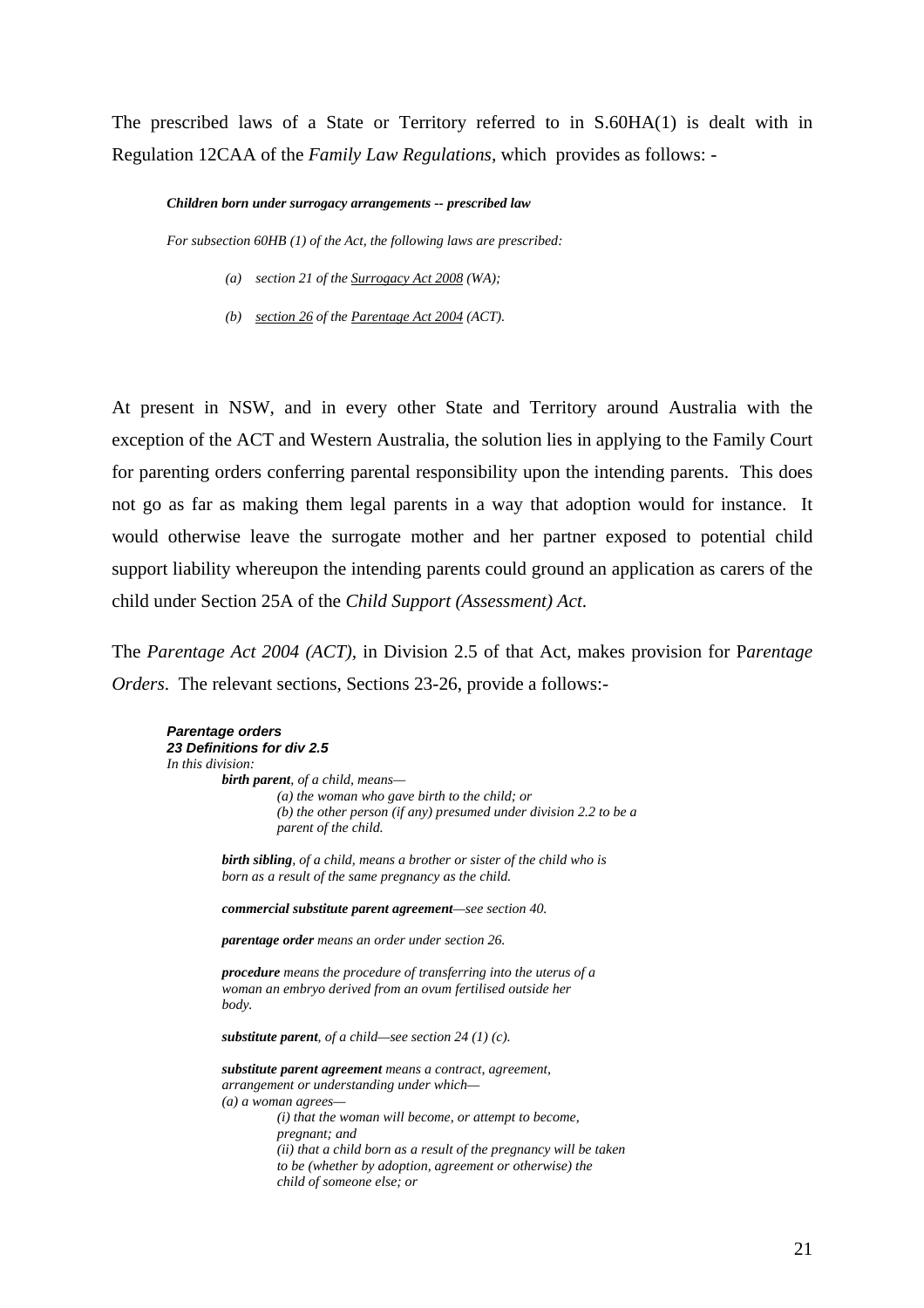*(b) a woman who is pregnant agrees that a child born as a result of the pregnancy will be taken to be (whether by adoption, agreement or otherwise) the child of someone else.* 

#### *24 Application of div 2.5*

*This division applies to a child if—* 

*(a) the child was conceived as a result of a procedure carried out in the ACT; and (b) neither birth parent of the child is a genetic parent of the child; and (c) there is a substitute parent agreement, other than a commercial substitute parent agreement, under which 2 people (the substitute parents) have indicated their intention to apply for a parentage order about the child; and (d) at least 1 of the substitute parents is a genetic parent of the child; and (e) the substitute parents live in the ACT.* 

#### *25 Application for parentage order*

*(1) An application may be made to the Supreme Court for a parentage order about the child.* 

*(2) The application may be made by either or both of the substitute parents.* 

*(3) The application may only be made when the child is between the ages of 6 weeks and 6 months.* 

#### *26 Parentage order*

*(1) The Supreme Court must make a parentage order about the child if satisfied that—* 

*(a) the making of the order is in the best interests of the child; and (b) both birth parents freely, and with a full understanding of what is involved, agree to the making of the order.* 

*(2) However, the Supreme Court may dispense with the requirement under subsection (1) (b) in relation to a birth parent if satisfied that—* 

*(a) the birth parent is dead or incapacitated; or* 

*(b) the applicants cannot contact the birth parent after making reasonable inquiries.* 

*(3) In deciding whether to make a parentage order, the Supreme Court must take the following into consideration, if relevant:* 

> *(a) whether the child's home is, and was at the time of the application, with both substitute parents;*

*(b) whether both substitute parents are at least 18 years old; (c) if only 1 of the child's substitute parents has applied for the order, and the other substitute parent is alive at the time of the application, whether—* 

 *(i) the other substitute parent freely, and with a full understanding of what is involved, agrees to the making of the order in favour of the applicant substitute parent; or (ii) the applicant substitute parent cannot contact the other substitute parent to obtain his or her agreement under subparagraph (i);* 

*(d) whether payment or reward (other than for expenses reasonably incurred) has been given or received by either of the child's substitute parents, or either of the child's birth parents, for or in consideration of—* 

*(i) the making of the order; or* 

*(ii) the agreement mentioned in subsection (1) (b); or* 

*(iii) the handing over of the child to the substitute parents; or* 

*(iv) the making of any arrangements with a view to the making of the order;* 

*(e) whether both birth parents and both substitute parents have received appropriate counselling and assessment from an independent counselling service;* 

*(f) if a birth parent is dead or incapacitated or cannot be contacted—any evidence before the court that the birth parent no longer intended or intends the substitute parents to obtain a*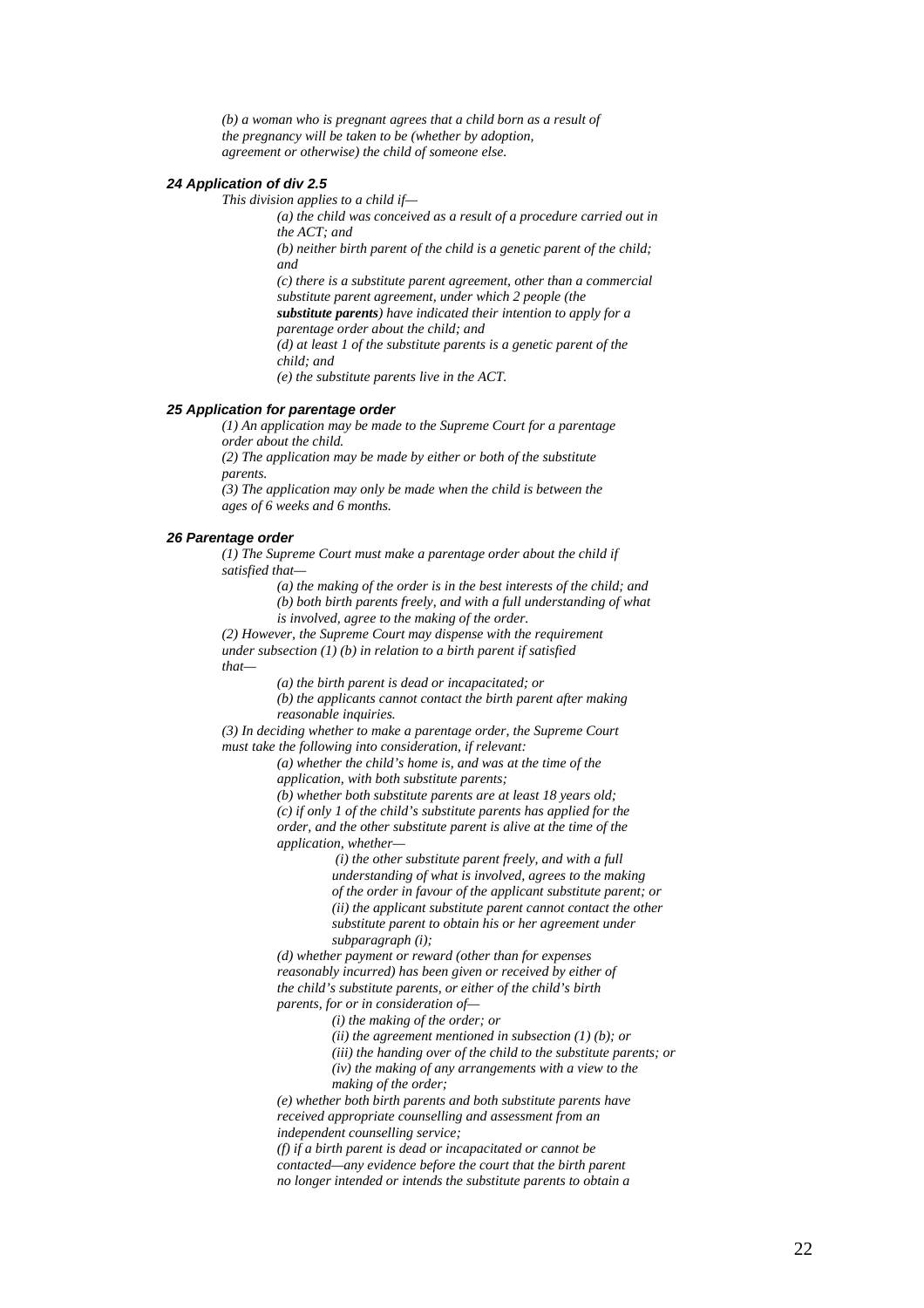*parentage order about the child. (4) The Supreme Court may take into consideration anything else it considers relevant.*   $(5)$  For subsection  $(3)$  (e), a counselling service is not **independent** if it *is connected with— (a) the doctor who carried out the procedure that resulted in the birth of the relevant child; or (b) the institution where the procedure was carried out; or (c) another entity involved in carrying out the procedure. (6) The Supreme Court must make a parentage order under subsection (1)— (a) if both substitute parents apply for the order—in favour of both substitute parents; or (b) if only 1 substitute parent applies for the order, and the other substitute parent is dead or incapacitated at the time of the application (unless the court is satisfied that, at the time of death or incapacitation, the deceased or incapacitated substitute parent no longer intended or intends to apply for a parentage order about the child)—in favour of both substitute parents; or (c) if, in any other case, only 1 substitute parent applies for the order—in favour of the applicant substitute parent.*

Essentially an application can be made to the Supreme Court of ACT for a Parentage Order. This is a Court Order which is analogous to an Adoption Order in a surrogacy arrangement. With the consent of the intending parents and the surrogate mother and her partner, the intending parents can apply for a Parentage Order. The Parentage Order removes the status of legal parent from the surrogate mother and her partner and confers it upon the intending parents. It is interesting to note that these provisions do not exclude same sex couples from applying for Parentage Orders as the intending parents, or from acting as Respondents where the surrogate mother and her partner may be a lesbian couple.

There are, however, jurisdictional requirements before an application for a Parentage Order can be lodged with the Supreme Court of ACT. Those requirements are set out in Section 24 of the *Parentage Act*, and include:-

- a) The child was conceived as a result of a procedure carried out in the ACT;
- b) Neither birth parent of the child is a genetic parent of the child;
- c) There is a surrogacy agreement, other than a commercial agreement, under which the intending parents have indicated their intention to apply for parentage order about the child;
- d) At least one of the intending parents is a genetic parent of the child;
- e) The intending parents live in the ACT.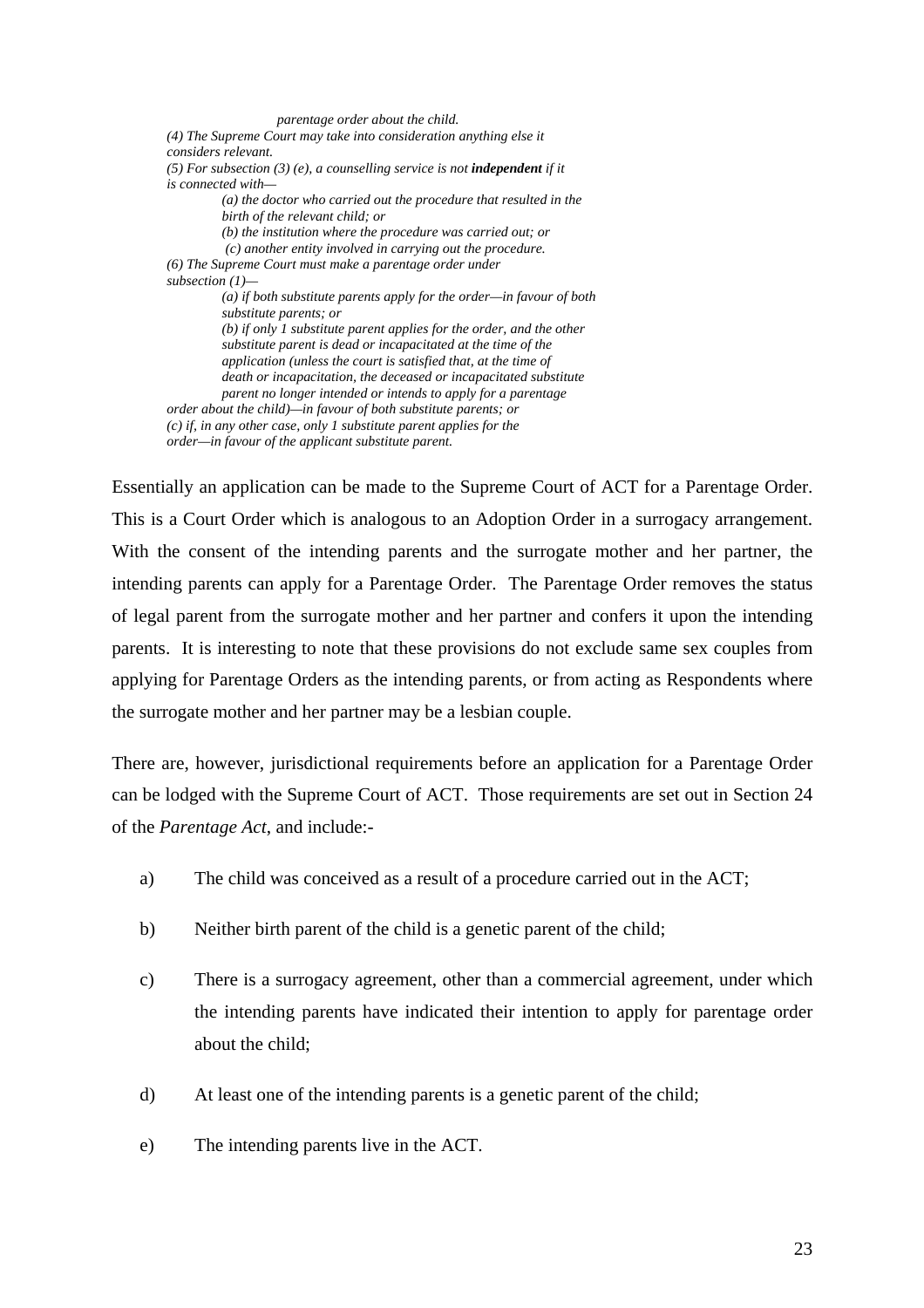It has been recommended to the standing committee of the Attorney Generals of the States and Territories and the Commonwealth that the *Parentage Act 2004 (ACT)* be adopted as the model legislation to be implemented nationally at State and Territory level.

The author of this paper has had experience advising an opposite sex couple who were the intending parents in an altruistic surrogacy arrangement. They were resident of NSW, and the surrogate mother and her husband were also resident in NSW. However, they were seeking treatment via an IVF clinic in Canberra. Before the Canberra IVF clinic would provide treatment, it required the intending parents to obtain a legal report to be considered by its ethics committee. The legal report covered a number of different issues including:

- 1. What would happen if the surrogate mother refuses to surrender the child after birth;
- 2. What would happen if the child was born with a disability and the intending parents refused to accept the child into their care;
- 3. What if the surrogate mother became ill or died during pregnancy? What provision would be made for her spouse and/or her children.

For some gay male couples, particularly those with plenty of spare cash at their disposal, entering into a commercial surrogacy arrangement in an overseas jurisdiction where it is legal may be an option. If this is being considered, then it is recommended that the couple seek independent legal advice in the jurisdiction where the commercial surrogacy arrangement is being entered into as to the enforceability of such commercial surrogacy arrangements. For instance, in India, commercial surrogacy arrangements are not illegal. However, it is understood that the laws in India are not as developed as in other jurisdictions and there does not appear to be any mechanisms to enforce commercial surrogacy arrangements within that jurisdiction. Interestingly it is understood that there is a mechanism in place in India whereby the intending couple can be named as parents on the birth certificate of the child after DNA testing.

In California, commercial surrogacy arrangements are not only legal, but the laws there provide for their enforceability. In California, there are mechanisms whereby the parties agree to undergo a legal process to confer parental responsibility upon the intending parents, and to have them both named on the birth certificate of the child provided the surrogate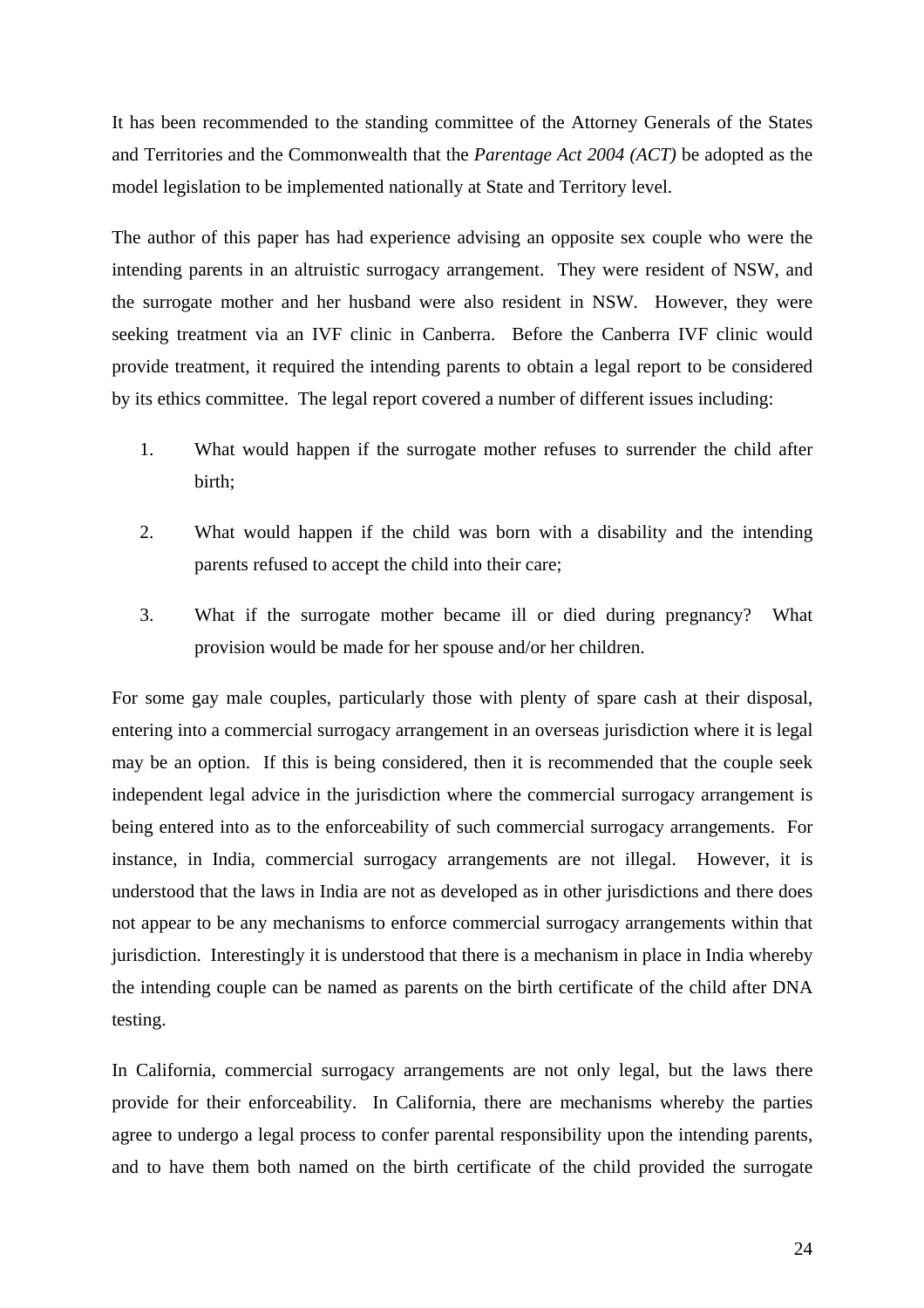mother is from California. The birth certificate in California can name same sex couple as both parents.

If a commercial surrogacy arrangement is entered into in an overseas jurisdiction by a same sex couple where there is a mechanism in place for the issue of birth certificates naming them both as parents of the child, then there is an issue of whether a presumption of parentage applies pursuant to Section 69R of the *Family Law Act*. The issue is whether the birth certificate is from a prescribed overseas jurisdiction, and otherwise whether the surrogate mother was in a marriage or de facto relationship at the time of conception.

Regulation 39B of the *Family Law Regulations 1984* provides as follows:-

#### *Extension of provisions of Act*

*(1) Subdivisions D (except subsection 69U (3)) and E of Division 12 of Part VII of the Act apply, subject to this regulation, to proceedings for the purposes of an international agreement or arrangement with a reciprocating jurisdiction or a jurisdiction mentioned in Schedule 4.* 

*(2) For subregulation (1), each reciprocating jurisdiction and each jurisdiction mentioned in Schedule 4 is a prescribed overseas jurisdiction.* 

*(3) Matters mentioned in this regulation are taken to be matters arising under the Act for the purposes of the application of section 69H of the Act in relation to those matters.* 

*(4) Despite subsections 69S (1) and 69U (3) of the Act, the presumption of parentage provided for by subsection 69S (1) is taken, for these Regulations, to be rebuttable under subsection 69U (1) of the Act.* 

Upon examination on Subsection 1 of Regulation 39B, it provides that the sections contained in Subdivisions D and E of Division 12 of Part VII of the *Family Law Act " apply… to [an] arrangement with a reciprocating jurisdiction or a jurisdiction mentioned in Schedule 4."* Schedule 4 of *the Family Law Regulations 1984* lists what is referred to as Convention Countries. "Reciprocating jurisdictions" are dealt with in Schedule 2 of the *Family Law Regulations.* However when considering Regulation 39B(2), each reciprocating jurisdiction and each jurisdiction mentioned in Schedule 4 is prescribed overseas jurisdiction. It is therefore submitted that for the purpose of Section 69R of the *Family Law Act*, those jurisdictions listed in Schedule 2 and Schedule 4 of the *Family Law Regulations* are prescribed overseas jurisdictions.

The United States of America is a prescribed overseas jurisdiction for the purposes of Schedule 2 of the *Family Law Regulations*. Similarly British Columbia is a prescribed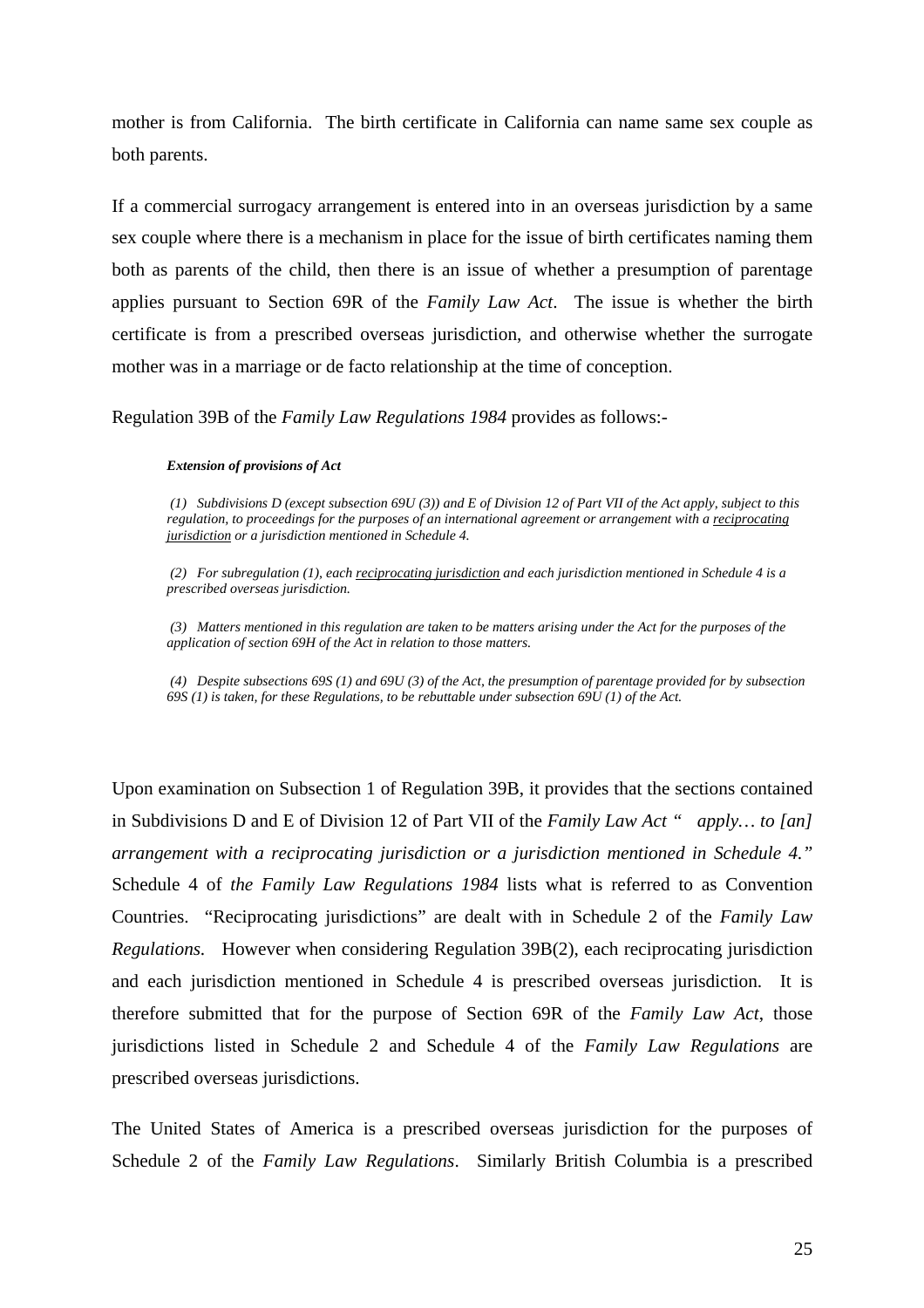overseas jurisdiction. It is submitted that the conclusion to be drawn from this is that if a birth certificate is issued from California, British Columbia, or any to her other jurisdictions mentioned in Schedule 2 or 4 of the *Family Law Regulations*, and they name both parties to a same sex couple as parents of a child, then the presumption of parentage under Section 69R of the *Family Law Act* applies. The parties will therefore prima facie be presumed *parents* for the purposes of the *Family Law Act*, and accordingly they will prima facie have parental responsibility. That is not the end of the matter, under current the state of law in Australia.

In the case of *Re Mark*, when it was decided there were no prescribed overseas jurisdictions for the purposes of Section 69R of the *Family Law Act*. In addition when the parties in that case obtained a birth certificate it named the surrogate mother and the sperm donor as parents of the child. The birth certificate was not sufficient for the sperm donor to be deemed a parent of the child for the purpose of the *Family Law Act*, as it issued from California which was not a prescribed jurisdiction at that point in time. This was one of the reasons why the parties in that case needed to apply for parenting orders under the *Family Law Act* to confer parental responsibility upon them. However, the process of obtaining parenting orders under the *Family Law Act* conferring parental responsibility upon the intending parents will now not be necessary if the intending parents are named on the child's birth certificate.

It should be noted, however, that even if a birth certificate issues from the overseas jurisdiction where the birth occurred naming both the gay male intending parents as the parents of the child born of a surrogacy arrangement, the surrogate mother and her married or de facto partner will still have a presumption of parentage applying to them under Section 60H(1) *Family Law Act*, which will prevail over the presumption of parentage applying to the intending parents under Section 69R *Family Law Act*, applying the decision in *Re Michael: Surrogacy Arrangements*.

For any persons considering entering into a commercial surrogacy arrangement overseas, it will be necessary to apply for parenting orders conferring parental responsibility upon them in either the Family Court or Federal Magistrates Court. The parties to such an Application ought to be the intending parents as applicants, and the surrogate mother and her marriage or de facto partner as respondents. It would be advisable to have each party swear an Affidavit as to the nature of the arrangements, and their roles. Orders can be made by consent. However, in these circumstances prior to making orders by consent the Court may order a Family report under Section 65G *Family Law Act*, which provides as follows: -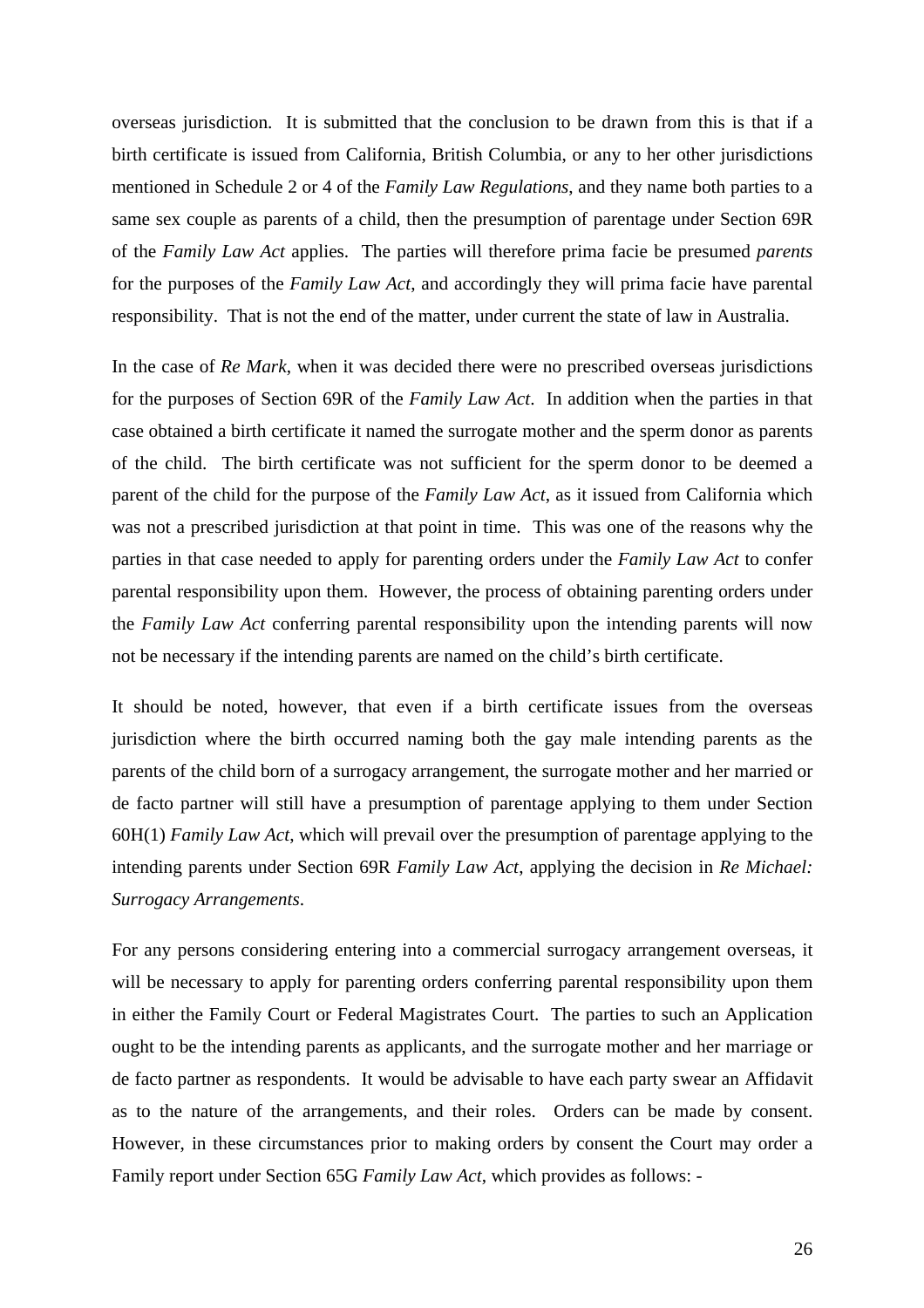*Special conditions for making parenting order about whom a child lives with or the allocation of parental responsibility by consent in favour of non-parent* 

 *(1) This section applies if:* 

 *(a) a court proposes to make a parenting order that deals with whom a child is to live with; and* 

 *(b) under the order, the child would not live with a parent, grandparent or other relative of the child; and* 

 *(c) the court proposes to make that order with the consent of all the parties to the proceedings.* 

 *(1A) This section also applies if:* 

*(a) a court proposes to make a parenting order that deals with the allocation of parental responsibility for a child; and* 

 *(b) under the order, no parent, grandparent or other relative of the child would be allocated parental responsibility for the child; and* 

 *(c) the court proposes to make that order with the consent of all the parties to the proceedings.* 

 *(2) The court must not make the proposed order unless:* 

*(a) the parties to the proceedings have attended a conference with a family consultant to discuss the matter to be determined by the proposed order; or* 

*(b) the court is satisfied that there are circumstances that make it appropriate to make the proposed order even though the conditions in paragraph (a) are not satisfied.*

Under Section 65G(2)(b) *Family Law Act* the Court has a discretion to dispense with the requirement of a S.65G report, and it is worth seeking dispensation of the requirement for the report, given a commercial arrangement is involved here and the surrogate mother and her marriage or de facto partner live overseas.

#### **Same Sex Adoption**

Adoption is dealt with under State and Territory based Law. Section 26 of the *Adoption Act 2000 (NSW)* makes provision for who can adopt, it provides as follows:

#### *26 Who can adopt?*

*An application for an adoption order may be made in accordance with this Act solely by or on behalf of one person or jointly by or on behalf a couple* 

A single person or a couple may apply for an adoption. The dictionary to the *Adoption Act 2000 (NSW)* defines a couple as follows:

*couple means a man and a woman who:* 

*(a) are married, or*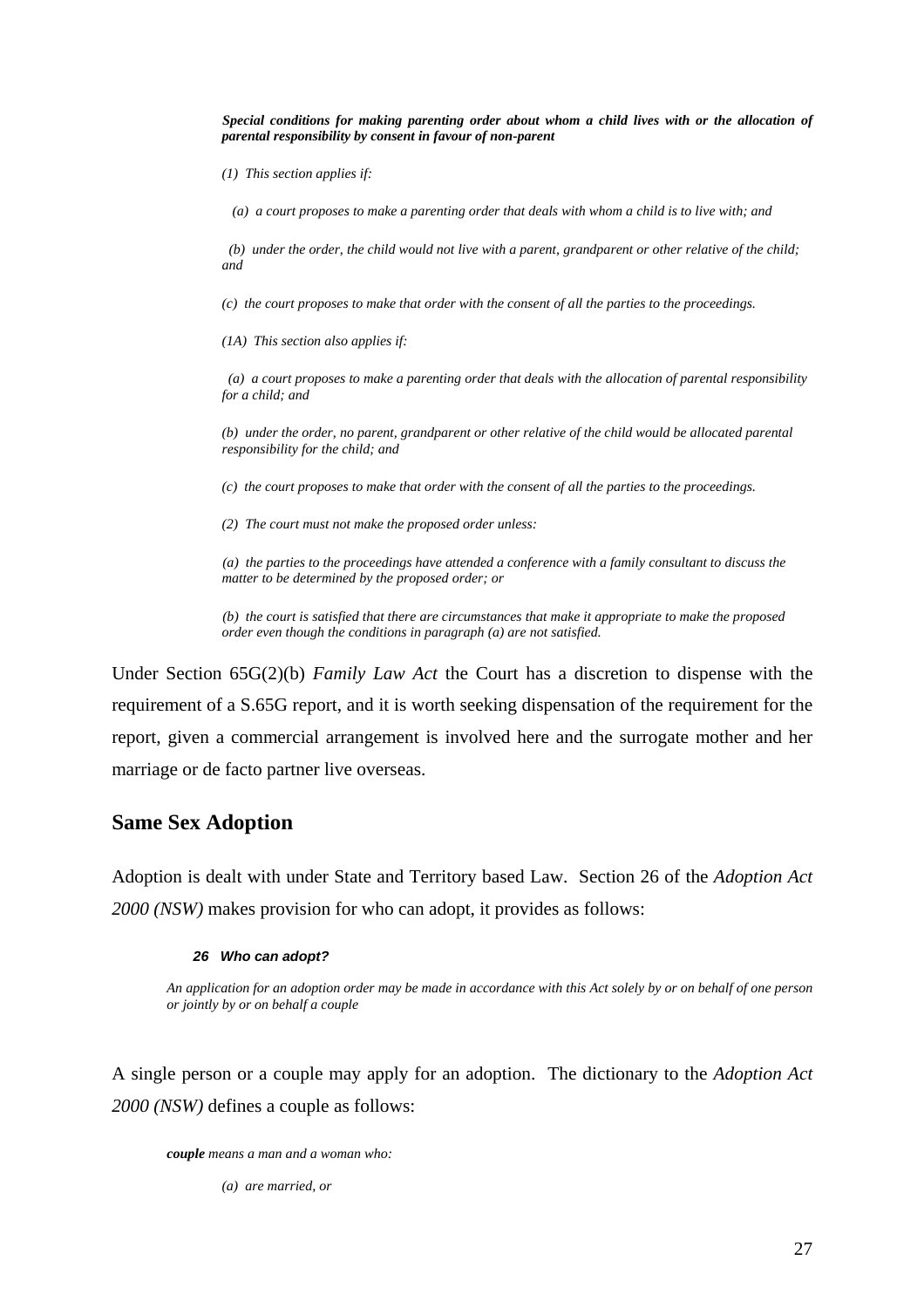*(b) have a de facto* relationship.

The definition of a couple, whether married or in a de-facto relationship, is limited to opposite sex couples.

Therefore the odd situation currently exists whereby a single gay or lesbian person can apply to adopt a child, however a gay or lesbian couple cannot.

Adoption is not very common in the scheme of creating families. Presumably the first preference for most same sex or opposite sex couples would be to have children of their own through whatever means are appropriate or available. However, in some situations for same sex couples adoption may be a viable solution. For example, consider the situation where a woman has a child to a marriage, her husband passes away and she later forms a de facto relationship with another woman. The mother's partner then assumes a parenting role. Without adoption being available to this couple, the only option available to the couple is to obtain parenting orders conferring parental responsibility upon the mother's partner. The deficiency in this mechanism is that if the parties subsequently separated, although the mother's partner has parental responsibility by virtue of a Parenting Order, she would not have any child support liability. If adoption were available, then the effect of an adoption Order would be to treat the birth mother's partner as parent for the purposes of the *Child Support (Assessment)*  $Act^8$ , and she could be liable for a child support assessment.

Recently the NSW Parliament Law & Justice Committee held an enquiry into same sex adoption. It is anticipated that the Labor Government will introduce a Bill into NSW Parliament to amend the *Adoption Act* to include same sex couples within the definition of couple in the dictionary to the *Adoption Act*.

Although many overseas jurisdictions do not permit same sex inter-contrary adoption of children within their jurisdictions, there is no prohibition on same sex adoption within the *Convention on Protection of Children and Cooperation in Respect of Inter-Contrary Adoption*. That convention not only does not contain any restriction on same sex adoption, it does not mention same sex couples at all. Otherwise there is no other international convention with respect to adoption.

It seems that in NSW same sex adoption may be available in the foreseeable future.

 8 Per definition of *parent* in S.5.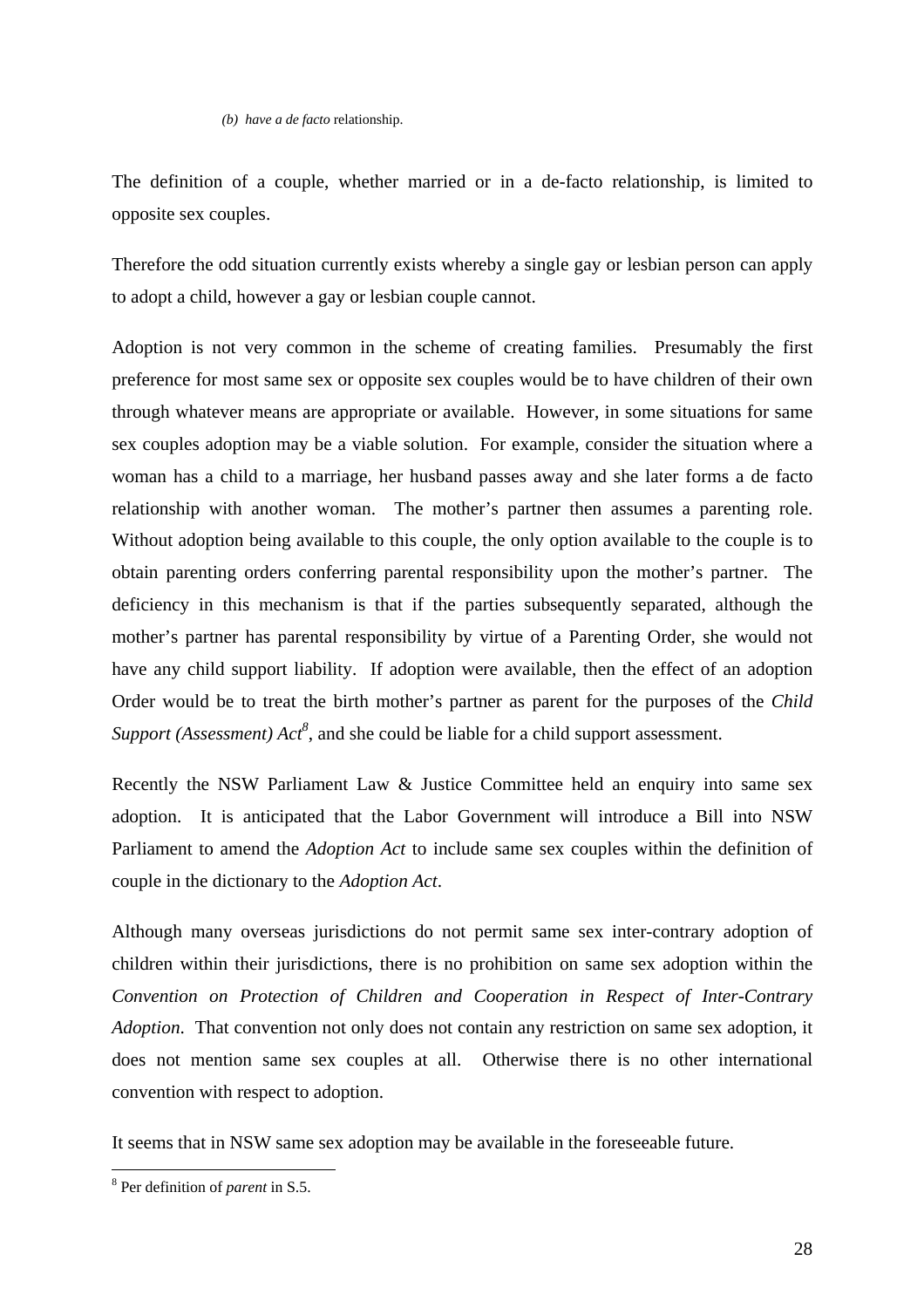#### **Same Sex Couples and Child Support**

The definition of *parent* contained in Section 5 of the *Child Support (Assessment) Act* is as follows:

#### *"parent" means:*

*(a) when used in relation to a child who has been adopted--an adoptive parent of the child; and* 

*(b) when used in relation to a child born because of the carrying out of an artificial conception procedure--a person who is a parent of the child under section 60H of the Family Law Act 1975 .* 

Therefore persons who are presumed a parent for the purposes of Section 60H of the *Family Law Act* are considered a parent for the purposes of the *Child Support (Assessment) Act*.

As S.60H(1) of the *Family Law Act* now presumes a co-mother in a lesbian relationship to be a parent if the child was conceived by an artificial conception procedure and the parties were in a de facto relationship at the time of conception, then she may be liable to a child support assessment in the event of separation and the child remains in the birth mother's primary care..

For the Child Support Agency to invoke a child support assessment there will be an issue of evidence of the operation of the presumption of parentage. This will be simple enough if both women are named on the birth certificate as parents of the child, noting that this facility is currently available in NSW, the ACT, Western Australia and the Northern Territory. It is understood that Victoria will be following suit shortly.

What of a circumstance where the co-mother is not named on the birth certificate as a parent of the child? Bear in mind that Section 60H(1) operates retrospectively. Potentially if a lesbian couple separated and the co-mother is not named as a parent on the child's birth certificate, and the birth mother retains the primary care of the child, she could bring an Application for a Child Support Declaration under Section 106A of the *Child Support(Assessment) Act*. This section provides as follows:

#### *Declaration that a person is entitled to administrative assessment [see Note 3]*

 *(1) This section applies if:*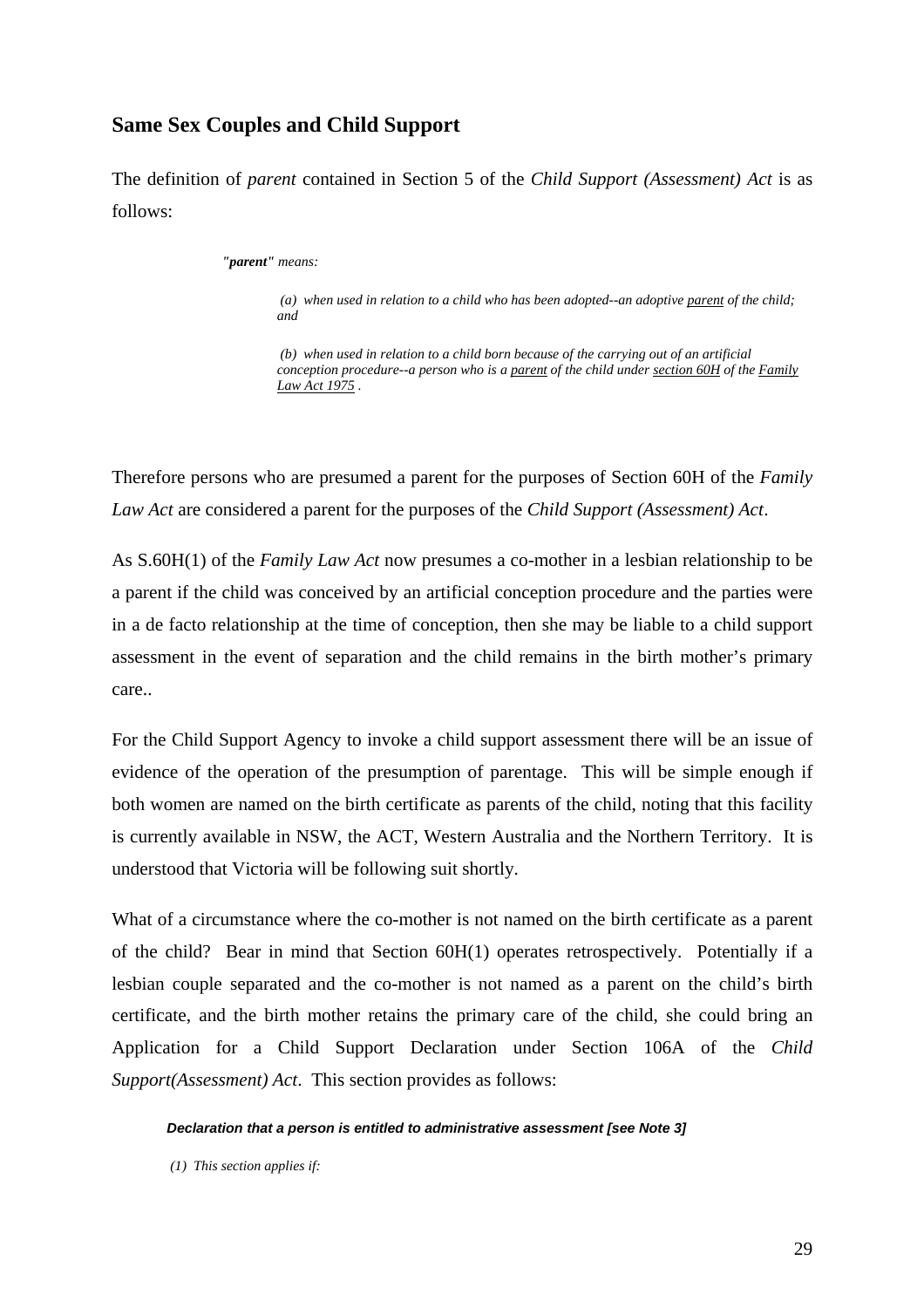*(a) the Registrar refuses to accept from an applicant an application for administrative assessment of child support for a child under subsection 30(2); and* 

*(b) one of the reasons for the Registrar so refusing was that the Registrar was not satisfied under section 29 that a person who was to be assessed in respect of the costs of the child is a parent of the child.* 

*Applications for declarations* 

 *(2) An application may be made to a court having jurisdiction under this Act for a declaration that:* 

 *(a) if the reason referred to in paragraph (1)(b) was the only reason for the Registrar refusing to accept the application--a person should be assessed in respect of the costs of the child because the person is a parent of the child; and* 

*(b) if the reason referred to in paragraph (1)(b) was one of the reasons for the Registrar refusing to accept the application--the Registrar should reconsider the application under Division 2 of Part 4 because a person who was to be assessed in respect of the costs of the child is a parent of the child.* 

 *(3) The application must be made within:* 

 *(a) the time prescribed by the applicable Rules of Court; or* 

 *(b) such further time as is allowed under the applicable Rules of Court.* 

#### *Parties*

 *(4) Subject to section 145 (Registrar may intervene in proceedings), the parties to the proceeding are:* 

 *(a) if the application for administrative assessment was made under section 25--each person who was to be assessed in respect of the costs of the child; and* 

*(b) if the application for administrative assessment was made under section 25A--the non-parent carer who made the application and the person in respect of whom the declaration is sought.* 

#### *Declarations*

 *(5) The court may grant the declaration if the court is satisfied that:* 

 *(a) if the reason referred to in paragraph (1)(b) was the only reason for the Registrar refusing to accept the application--the person should be assessed in respect of the costs of the child because the person is a parent of the child; or* 

*(b) if the reason referred to in paragraph (1)(b) was one of the reasons for the Registrar refusing to accept the application--the Registrar should reconsider the application under Division 2 of Part 4 because the person who was to be assessed in respect of the costs of the child is a parent of the child.* 

 *(6) If the court grants the declaration:* 

 *(a) if the reason referred to in paragraph (1)(b) was the only reason for the Registrar refusing to accept the application--the Registrar is taken to have accepted the application for administrative assessment of child support; and* 

*(b) if the reason referred to in paragraph (1)(b) was one of the reasons for the Registrar refusing to accept the application--the Registrar must reconsider the application under Division 2 of Part 4.* 

Curiously, S.106A(3) of the *Child Support (Assessment) Act* provides the Application must be brought within a time frame prescribed by the *Family Law Rules,* which is 60 days from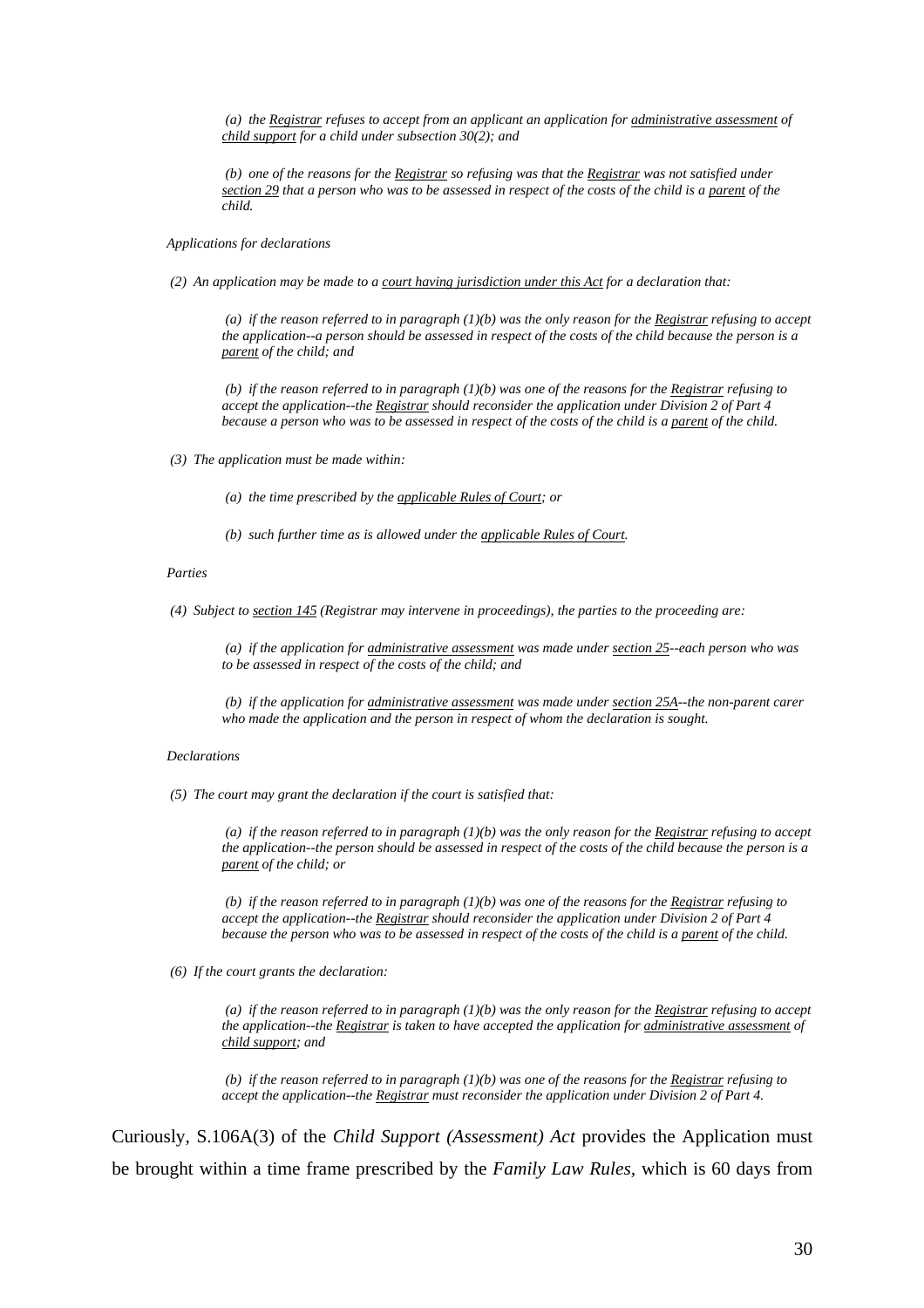the date of a Notice issuing from the Child Support Agency. However, an Application for orders under the *Child Support (Assessment) Act* cannot be brought without obtaining and filing a S.60I certificate. Therefore, the parties will first need to organise a mediation conference, presumably to have the co-mother agree that she is a parent for the purposes of S.60H of the *Family Law Act*, and S.5 of the *Child Support (Assessment) Act*. Once the S.60I certificate issues, the 60 day limitation period will most likely have expired. It s therefore recommended an extension of the limitation period be sought in the S.106A Application.

In opposite sex cases, when such an Application is made there may be an issue of whether the male party is a parent, resulting in interlocutory orders being made for DNA testing. In a case involving a lesbian couple this would not occur. Rather, it is anticipated that the parties may be directed to file Affidavit evidence addressing the issue of whether a de-facto relationship existed at the time of conception. Although not dealing with a child support issue, see the decision in *Keaton & Aldridge [2009] FMCA fam92*.

Another possibility is inviting the co-mother to sign a statutory declaration confirming that she was in a de-facto relationship with the birth mother at the time of conception.

It is understood that the Child Support Agency is reviewing what kind of evidence it would accept to invoke an administrative assessment in cases involving lesbian couples.

What about a situation involving a gay male couple who had a child via an overseas commercial surrogacy arrangement, and both are named on the birth certificate as parents? It is the author's view that the overseas birth certificate, depending upon whether it originates from a Prescribed Overseas Jurisdiction, would give rise to a presumption of parentage under Section 69R of the *Family Law Act*. As such, this would establish both parties as parents of the child. However, when surrogacy arrangements are entered into, it involves conception via the carrying out of an artificial conception procedure. S.60H(3) deals with a man being presumed a parent of a child conceived by an artificial conception procedure, if a prescribed law of a State or Territory deems him as such. However S.60HA of the *Family Law Act*  makes provision for persons in a surrogacy arrangement to be presumed parents if a prescribed law of a State or Territory makes such provision. Regulation 12CAA of the *Family Law Regulations* prescribes the *Surrogacy Act (WA)* and the *Parentage Act (ACT).*